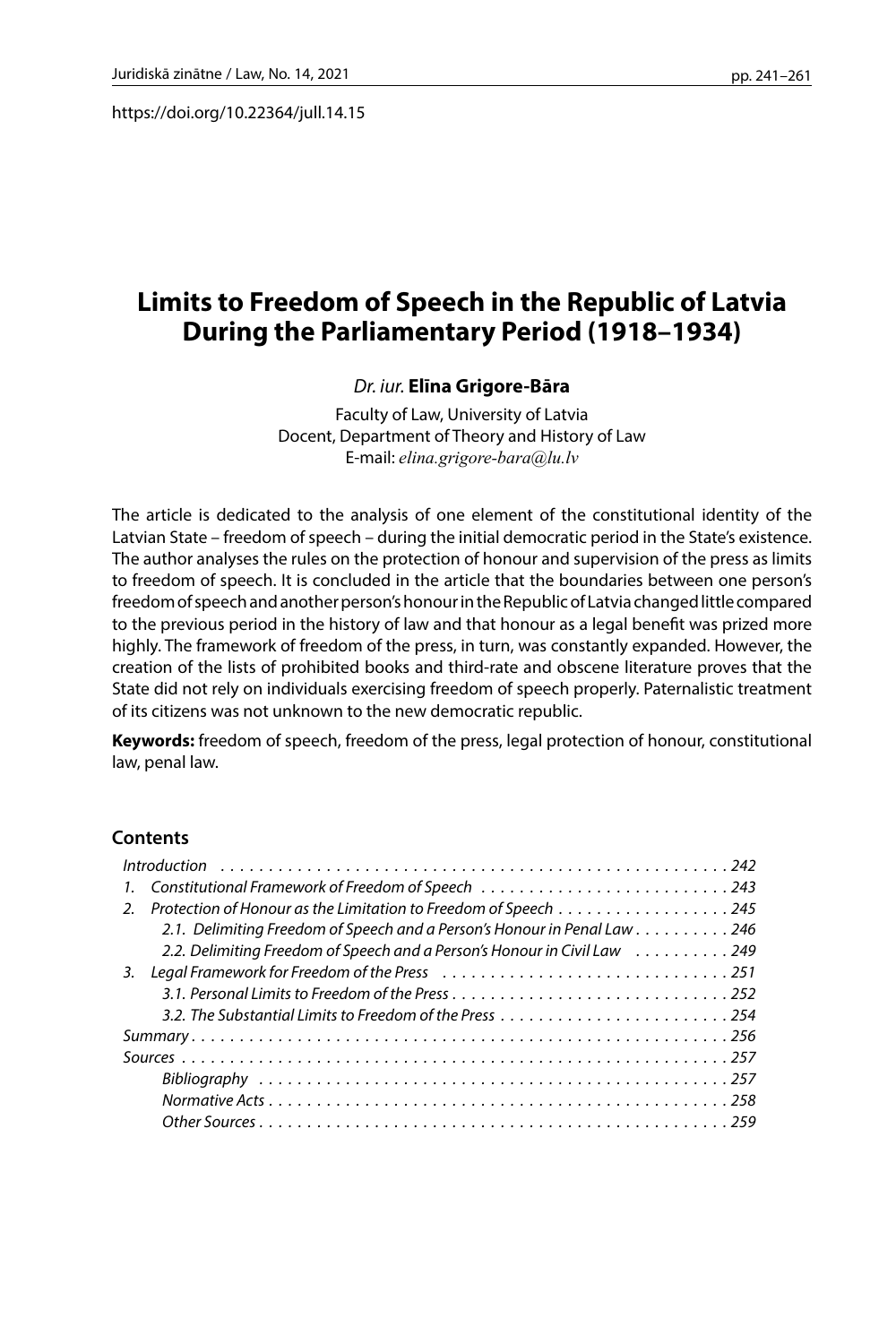# <span id="page-1-0"></span>**Introduction**

Freedom of speech is one of the civic freedoms and a person's fundamental right. However, it is not only a public subjective right, it is, simultaneously, also a constitutional value, reflecting the society's value judgements in a certain period. Within the framework of this article, the author studies the limits to freedom of speech as one of the elements in the selfhood of the Latvian State, which reveal the understanding of values and law in the Latvian society during the initial stage of the existence of the State of Latvia.

Latvia's statehood is based on the state continuity doctrine. The occupation of Latvia by the USSR did not terminate the existence of the Latvian State but only significantly limited its capacity.<sup>1</sup> The State of Latvia was established as a legal person on 18 November 1918 and it continues to exist. Thus, the selfhood of the State today and in the interwar period is the same. The State's selfhood could be studied from the perspective of Hans Kelsen's concept of the basic norm<sup>2</sup> or could be examined as the constitutional identity of the State.<sup>3</sup> H. Kelsen defended a purely legal concept of the state, contending that the state and the legal system were identical concepts as to their content.<sup>4</sup> The state exists as a legal order.<sup>5</sup> The constitutional identity, in turn, is understood as the fundamental values and basic principles of a nation state.<sup>6</sup> It unites the nation on the level of consciousness and the legislator may enshrine it legally in the constitution and laws.7 Although the second approach points to broader (not purely legal) sources of the state's selfhood, they both share at least two significant features. Both perspectives implicitly envisage that the State's identity is revealed also in regulatory enactments, and both recognise the dynamic nature of the State's selfhood. H. Kelsen writes that the basic norm is the grounds for creating or applying legal norms, giving a formally dynamic nature to the legal system. Separate provisions of the legal system cannot be logically derived from the basic norm through deduction. The creation or application of a legal norm is an act of will rather than of thinking.<sup>8</sup> Thus, neither is identity a static category, it may develop and expand over time because it is open to the subject's experience.<sup>9</sup>

<sup>&</sup>lt;sup>1</sup> See more: Nepārtrauktības doktrīna Latvijas vēstures kontekstā [The State Continuity Doctrine in the Context of Latvia's History]. Collective of authors, scientific ed. Prof. *Jundzis, T.* Rīga: Latvijas Zinātņu

akadēmijas Baltijas stratēģisko pētījumu centrs, 2017.<br><sup>2</sup> *Lazdiņš, J.* Rechtspolitische Besonderheiten bei der entstehung des lettischen Staates und seiner<br>Verfassung. Journal of the University of Latvia. Law, No. 7, 201

<sup>&</sup>lt;sup>3</sup> Osipova, S. Tautas gars, pamatnorma un konstitucionālā identitāte [The Spirit of the Nation, Basic Norm, and the Constitutional Identity]. In: *Osipova, S.* Nācija, valoda, tiesiska valsts: ceļā uz rītdienu [Nation, Language, Rule-of-Law State: Towards Tomorrow]. Rīga: Tiesu namu aģentūra, 2020, pp. 38, 39. 4 *Schöbener, B., Knauff, M.* Allgemeine Staatslehre. 2. Aufl. München: Verlag C. H. Beck, 2013, S. 75.

<sup>5</sup> *Kelsen, H.* Reine Rechtslehre. Studienausgabe der 1. Auflage 1934. Herausgegeben von *Jestaedt, M*. Tübingen: Mohr Siebeck, 2008, S. 127. 6 *Osipova, S.* Tautas gars … [The Spirit of the Nation …], p. 40.

<sup>7</sup> *Osipova, S.* Latvijas Republikas konstitucionālā identitāte Satversmes tiesas spriedumos [The Constitutional Identity of the Republic of Latvia in the Constitutional Court's Judgements]. In: *Osipova, S.* Nācija … [Nation …], pp. 45, 48.

<sup>&</sup>lt;sup>9</sup> Konstitucionālo tiesību komisijas viedoklis "Par Latvijas valsts konstitucionālajiem pamatiem un neaizskaramo Satversmes kodolu" [Opinion of the Constitutional Law Committee "On the Constitutional Foundation of the State of Latvia and the Inviolable Core of the *Satversme*"], paragraph 65, p. 24. Available: [http://blogi.lu.lv/tzpi/files/2017/03/17092012\\_Viedoklis\\_2.pdf](http://blogi.lu.lv/tzpi/files/2017/03/17092012_Viedoklis_2.pdf) [last viewed 20.03.2021].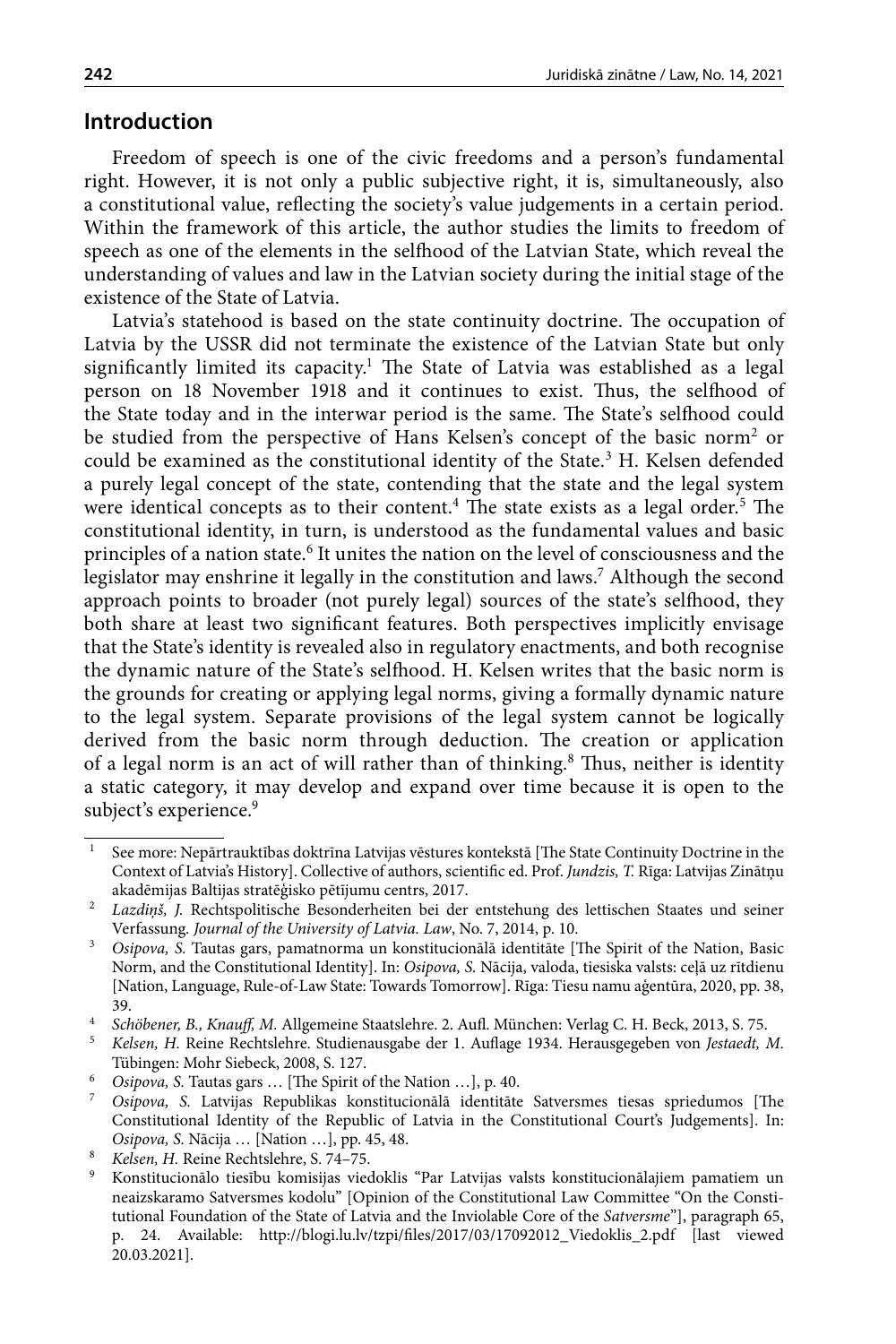<span id="page-2-0"></span>The author aims to research the understanding and the course of development of one element forming the constitutional identity of the Latvian State – freedom of speech – in the initial democratic stage (parliamentary period) of the State's existence, insofar it is revealed in regulatory enactments. By revealing the dynamics of the constitutional identity, its internal diversity becomes evident, which allows taking a broader perspective on the possible solution to the present problems.

The status of freedom of the press and freedom of speech as elements of constitutional identity is confirmed by the fact that those were the first two freedoms mentioned in the founding act of the Republic of Latvia – Part V of the Political Platform "Civil Liberties".<sup>10</sup> Such a choice necessarily follows from the idea of a democratic republic, because freedom of expression is a necessary precondition for free elections. The significance of free elections is revealed by the laconic words of the introductory part to the Latvian Constitution adopted in 1922 – "The people of Latvia in their freely elected Constitutional Assembly have decided to have such a national Constitution."11

As in the Political Platform, also in the second provisional constitution – Article 9 of the Provisional Regulation on the Order of the Latvian State of 1 June 1920, freedom of the press is named alongside freedom of speech.<sup>12</sup> The concept of freedom of the press is no longer included *expressis verbis* in Article 100 of the *Satversme* of the Republic of Latvia; however, the contemporary fundamental rights dogmatics assumes that the concept of freedom of speech is broader and includes also the concept of freedom of the press as one of the ways, in which freedom of speech is manifested.<sup>13</sup> Moreover, the same approach to formulating the constitutional guarantees for freedom of speech was used both in the Fundamental Laws of the Russian Empire of 1906 and the unadopted Part II of the *Satversme* of the Republic of Law. Therefore, the author will research these two freedoms, named separately in the Political Platform and the Provisional Regulation on the Order of the Latvian State, together, as two ways whereby freedom of speech manifests itself.

# **1. Constitutional Framework of Freedom of Speech**

Four civic freedoms were enshrined in the First Provisional Constitution of Latvia, i.e., the Political Platform: freedom of the press, speech, assembly and association, which had to be ensured by the Provisional Government Regulations. Five other freedoms were added to these four in the Provisional Regulation on the Order of the Latvian State: inviolability of a person, home and correspondence, as well as freedom of conscience and freedom to strike. These freedoms had to be ensured and established by respective laws. A comparison of both provisional constitutions reveals that the legislator rather than the executive power (the government) was entrusted with the establishment of civil freedoms. This, of course, is linked to the changes in the political situation as the outcome of the War of Independence. However, the substantive certainty of freedom of speech did not change, the wordings were equally laconic.

<sup>10</sup> *Pagaidu Valdības Vēstnesis*, No. 1, 14(1).12.1918. 11 *Valdības Vēstnesis*, No. 141, 30.06.1922.

<sup>&</sup>lt;sup>13</sup> *Kučs, A. Komentārs Satversmes 100. pantam [Commentary on Article 100 of the <i>Satversme*]. In: Latvijas Republikas Satversmes komentāri. VIII nodaļa. Cilvēka pamattiesības [Commentaries on the *Satversme* of the Republic of Latvia. Chapter VIII. Fundamental Human Rights]. Collective of authors, scientific ed. Prof. *Balodis, R.* Rīga: Latvijas Vēstnesis, 2011, pp. 343–344.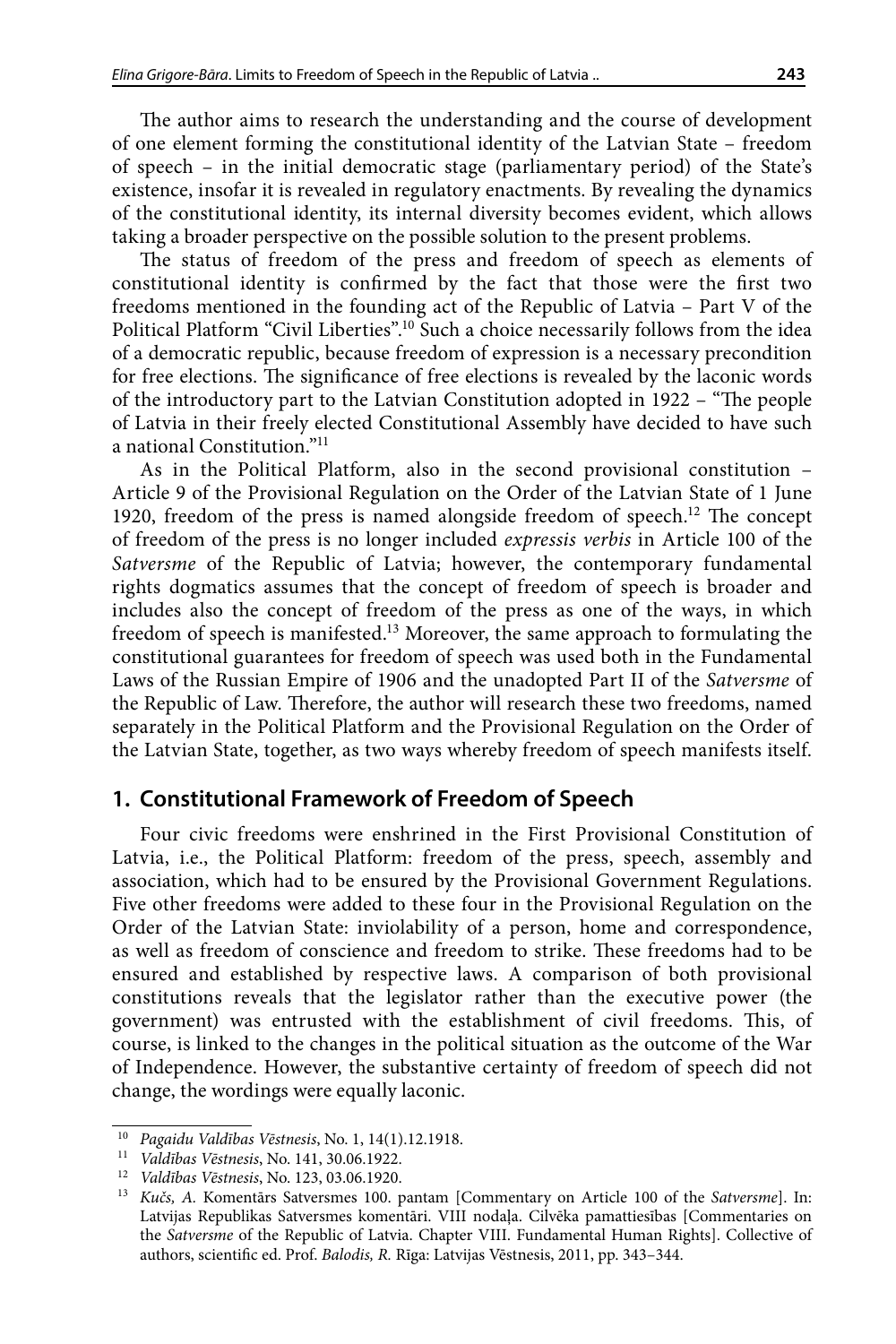To reveal how freedom of speech was understood at the time, the draft Part II of the *Satversme* needs to be examined. The intention had been to guarantee freedom of speech in Article 94, Part II of the *Satversme*. Two versions of this article were submitted for discussion. The first one provided: "The citizens shall have the right, within the limits of law, to express their conviction in speech, writing, drawings and other forms of expressions. This right may not be denied in service and employment relationships". The second version included an additional sentence: "Censorship shall not exist in Latvia."14 This wording of the fundamental right did not cause extensive discussions at the Constitutional Assembly. Apart from the rapporteurs, only two other deputies took the floor at the plenary session – Markuss Gailītis, representing the non-partisan group of landless peasants and smallholders, and social democrat Fēlikss Cielēns. M. Gailītis supported the second version of Article 94 but proposed expanding it, following the model of the German constitution. F. Cielēns, in turn, proposed deleting from the article the words "within the limits of law" and introducing the principle that only the court could make someone liable for criminal offences in the press.15 Within the *Satversme's* Committee itself, opinions differed as to which version should be supported. One of the rapporteurs, Andrejs Kuršinskis, on behalf of one part of the Committee, defend the second version to emphasize that censorship normally did not exist, thus highlighting the exceptional nature of Article 117 of the *Satversme*. Co-rapporteur Jānis Purgalis, however, insisted that censorship was necessary in some cases, therefore, the first version should be supported. It is significant that President of the Constitutional Assembly Jānis Čakste, putting these two proposals for vote, called the second version "more radical". The Constitutional Assembly dismissed the proposals made by both F. Cielēns and M. Gailītis, as well as the entire second version of Article 94.16 The choice of such formulation of freedom of speech is evidence of a strong conviction that limits to freedom of speech should be set also in a democratic republic and, thus, censorship was not deemed to be a legal institution that should be categorically denied.

Limits to freedom of speech, intended in the *Satversme*, were defined also in Article 117 of the *Satversme*, which authorised the Cabinet, during the state of exception, to suspend or restrict the application, *inter alia*, of Article 94, in the scope defined in a special law.<sup>17</sup> Two elements in this legal norm require attention. Limiting freedom of speech in certain cases was again placed in the competence of the executive power, and it was also assumed that this fundamental right even could be suspended. Thus, the Latvian Constitutional Assembly did not regard freedom of speech as universal civic freedom, which should be ensured both in times of peace and times of war, but envisaged instead that, in cases of certain threats, freedom of speech could be given up altogether, although temporarily.

<sup>&</sup>lt;sup>14</sup> Satversmes sapulces V sesijas 2. sēdes (1922. gada 18. janvārī) stenogramma [Transcript of the 2<sup>nd</sup> sitting of V session of the Constitutional Assembly (18 January 1922)], p. 535. Available: [http://flriga.](http://flriga.lu.lv/tzpi/materiali/Satversmes_sapulces_stenogrammas.pdf) [lu.lv/tzpi/materiali/Satversmes\\_sapulces\\_stenogrammas.pdf](http://flriga.lu.lv/tzpi/materiali/Satversmes_sapulces_stenogrammas.pdf) [last viewed 20.03.2021]. Ibid., pp. 535–536.

 $16$  Satversmes sapulces V sesijas 2. sēdes (1922. gada 18. janvārī) stenogramma [Transcript of the 2<sup>nd</sup> sitting of V session of the Constitutional Assembly (18 January 1922)], pp. 536–538.

<sup>&</sup>lt;sup>17</sup> Latvijas Republikas Satversmes 2. daļa. Pamatnoteikumi par pilsoņu tiesībām un pienākumiem (netika pieņemta) [Part 2 of the *Satversme* of the Republic of Latvia. Fundamental Rules on Citizens' Rights and Obligations (was not adopted)]. In: *Šilde, Ā.* Latvijas vēsture. 1914–1940. Valsts tapšana un suverēnā valsts [The History of Latvia. 1914–1940. Formation of the State and the Sovereign State]. Stokholma: Daugava, 1976, p. 704.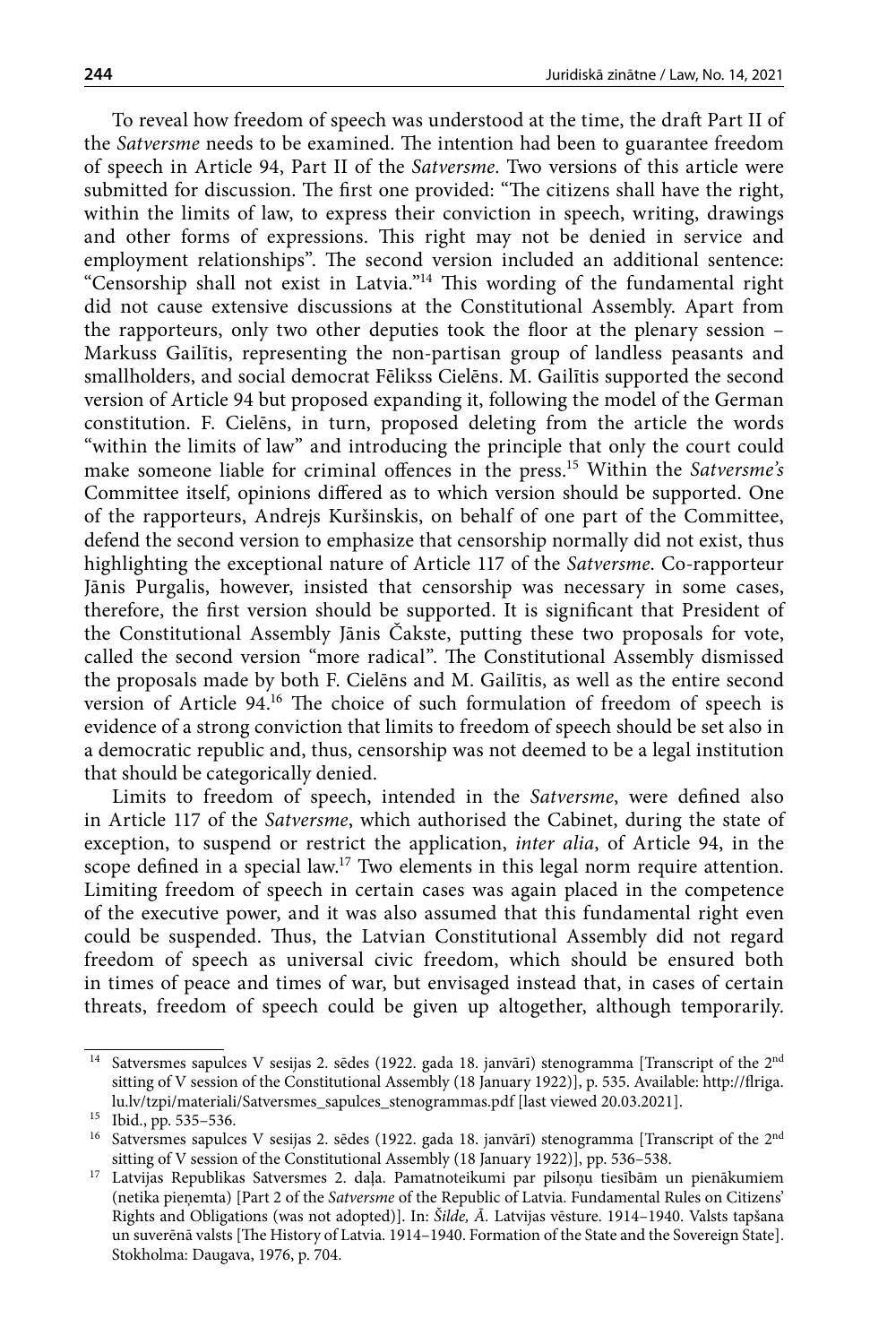<span id="page-4-0"></span>Article 94 of the *Satversme* repeated almost verbatim the first part of Article 118 of the Constitution of the German Reich,<sup>18</sup> Article 117, however, was closer to Article 41 of the Fundamental Laws of the Russian Empire.<sup>19</sup> During the debates of the Constitutional Assembly, rapporteur J. Purgalis explained that in all countries in certain emergency situations the possibility to restrict the civic freedoms in the interests of national security was envisaged.<sup>20</sup> Most probably, the recent experience of World War I and the Latvian War of Independence had reinforced the conviction that in an emergency (war) situation restricting or even suspending an individual's freedoms was inevitable or, at least, useful.

The formulation of freedom of speech in draft Part II of the *Satversme* (as in the Fundamental Laws of the Russian Empire and the Constitution of the German Reich) included the clause "within the limits of law" – citizens were granted rights only within the limits of law. Jānis Pleps has explained that the authorisations to the legislator, included in the text of Part II of the *Satversme*, should not be considered as being clauses on the restrictions on fundamental rights but rather as further legislative plans.21 In assessing the meaning of the clause "within the limits of law", one can conclude that, primarily, the decision on the aims or expedience of freedom of speech was recognised as being in the discretion of the State and not an individual. Freedom of speech was not regarded as a citizen's natural right but as a subjective public right granted by the State, which existed only within the limits defined by the State. This wording reflected the understanding of an individual's right as created by the State, not existing naturally or supranationally. Hence, the State had greater discretion in creating the legal regulation on freedom of speech. The State was not obliged to justify interference into a person's freedom since its existence outside the framework defined by law was not even recognised.

# **2. Protection of Honour as the Limitation to Freedom of Speech**

Pursuant to Immanuel Kant's philosophy of law, the general law on rights envisaged a person's freedom of external actions, which was compatible with the freedom of others in accordance with the general law.<sup>22</sup> Hence, also the limits

<sup>18</sup> "Artikel 118 (1) Jeder Deutsche hat das Recht, innerhalb der Schranken der allgemeinen Gesetze seine Meinung durch Wort, Schrift, Druck, Bild oder in sonstiger Weise frei zu äußern. An diesem Rechte darf ihn kein Arbeits- oder Anstellungsverhältnis hindern, und niemand darf ihn benachteiligen, wenn er von diesem Rechte Gebrauch macht." Die Verfassung des Deutschen Reichs ["Weimarer Reichsverfassung"] vom 11. August 1919. Available: <http://www.documentarchiv.de/wr/wrv.html> [last viewed 23.03.2021].

<sup>&</sup>lt;sup>19</sup> 41. Iz"jatija iz dejstvija izlozhennyh v sej glave postanovlenij v otnoshenii mestnostej, ob"javlennyh na voennom polozhenii ili v polozhenii iskljuchitel'nom, opredeleny osobymi zakonami [41. Exceptions from the validity of the regulations set forth in this chapter in relation to areas declared under martial law or in a state of exception are determined by special laws]. *Complete collection of laws of the Russian Empire* – Vol. XXVI, No. 27805. Available: <http://www.hist.msu.ru/ER/Etext/apr1906.htm>[last viewed 20.03.2021].

<sup>&</sup>lt;sup>20</sup> Satversmes Sapulces V sesijas 10. sēdes (1922. gada 7. februārī) stenogramma [Transcript of the 10<sup>th</sup> sitting of V session of the Constitutional Assembly (7 February 1922)], pp. 738–739. Available: [http://](http://flriga.lu.lv/tzpi/materiali/Satversmes_sapulces_stenogrammas.pdf) [flriga.lu.lv/tzpi/materiali/Satversmes\\_sapulces\\_stenogrammas.pdf](http://flriga.lu.lv/tzpi/materiali/Satversmes_sapulces_stenogrammas.pdf) [last viewed 20.03.2021].

<sup>21</sup> *Pleps, J.* Komentārs Satversmes 116. pantam [Commentary on Article 16 of the *Satversme*]. In: Latvijas Republikas Satversmes komentāri. VIII nodaļa. Cilvēka pamattiesības [Commentaries on the *Satversme* of the Republic of Latvia. Chapter VIII. Fundamental Human Rights]. Collective of

authors, scientific ed. Prof. *Balodis, R. Rīga: Latvijas Vēstnesis, 2011*, p. 752.<br>*Rubenis, A. Imanuels Kants. Kerras stūmēja mēģinājums tuvoties karalim [Immanuel Kant. The* Wheelbarrow Pusher's Attempt to Approach the King]. Rīga: Minerva, 2006, p. 212.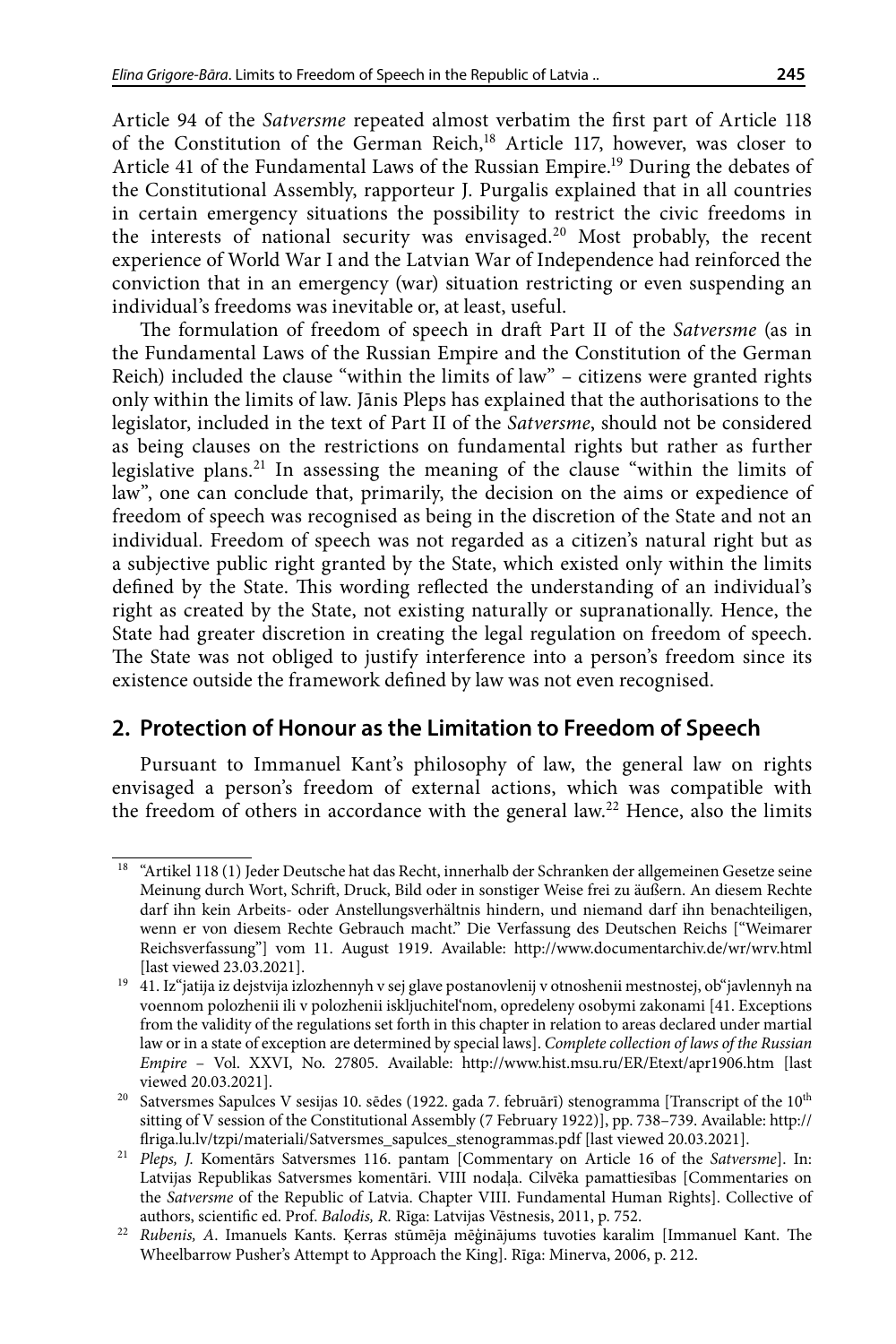<span id="page-5-0"></span>to freedom of speech should be marked in the place where the freedom of other persons begins. However, the peculiarity of freedom of speech is that it does not come up against the others' freedom of speech (these, to a certain extent, may even overlap or exist in parallel) but against the other persons' honour. The scope of an individual's freedom of speech depends upon the honour of another person.

Long before the constitutional safeguards for freedom of speech were adopted, a person's honour had been recognised as a value under legal protection. With respect to a person's honour, the boundaries of freedom of speech are broader and also vaguer compared to the procedure when the scope of freedom of speech is defined in law. Broader, because freedom of speech, until it does not injure a particular person and, thus, does not cause damage, is not limited at all. The vagueness, in turn, is linked to the possible difficulties in forecasting, whether a person will regard the particular statement as offensive. The fact that the limits to freedom of speech have been violated becomes apparent only in the particular case – at the moment when another person has felt defamation and turns to court. To be fair, it must be added that defamation and insult were not based on purely subjective, i.e., the victim's own, perception of honour. Professor Pauls Mincs has explained in the case of an insult the matter is not of a whim, injured selfishness and the victim's excessive sensitivity in assessing the events but such action by the perpetrator that would have offended an average person of the same cultural level and in the same circumstances.<sup>23</sup> This, i.e., the criminal law system for delimiting honour and freedom of speech, has two additional important features: the limits to freedom of speech are individualised (more adapted to each individual case) and are based on the effectiveness of other kinds of social norms (in particular, morals) in society. Admittedly, with the changing role of morals as a social regulator and growing diversity of opinion in society, such limitation to freedom of speech would become vaguer and harder to predict.

Initially, the declaration of freedom of speech on the constitutional level did not impact the legal regulation on protecting a person's honour. During the period researched, there were two mechanisms for the protection of personal honour in the Republic of Latvia – of the criminal law or the civil law, and, hence, also three most important regulatory enactments that defined the limits to freedom of speech in this regard. Primarily, the protection of honour was exercised within the framework of penal law. Penal laws defined the boundary between one person's freedom of speech and the other person's honour. Two Penal Laws were in force in the Republic of Latvia during the interwar period. Pursuant to "Provisional Regulation on Latvian Courts and Procedure for Administering Justice"<sup>24</sup> of 6 December 1918, the Penal Laws of the Russian Empire of 22 March 1903 were introduced in Latvia and the new Penal Law entered into force on 1 August 1933. Whereas the civil law boundaries between freedom of speech and personal honour followed from Part III of the Collection of Baltic Local Laws or the Baltic Civil Law.

<sup>23</sup> *Mincs, P.* Krimināltiesības. Sevišķā daļa [Criminal Law. Special Part]. With Commentaries by

<sup>&</sup>lt;sup>24</sup> Pagaidu Valdības Vēstnesis, No. 1, 14.(1.)12.1918.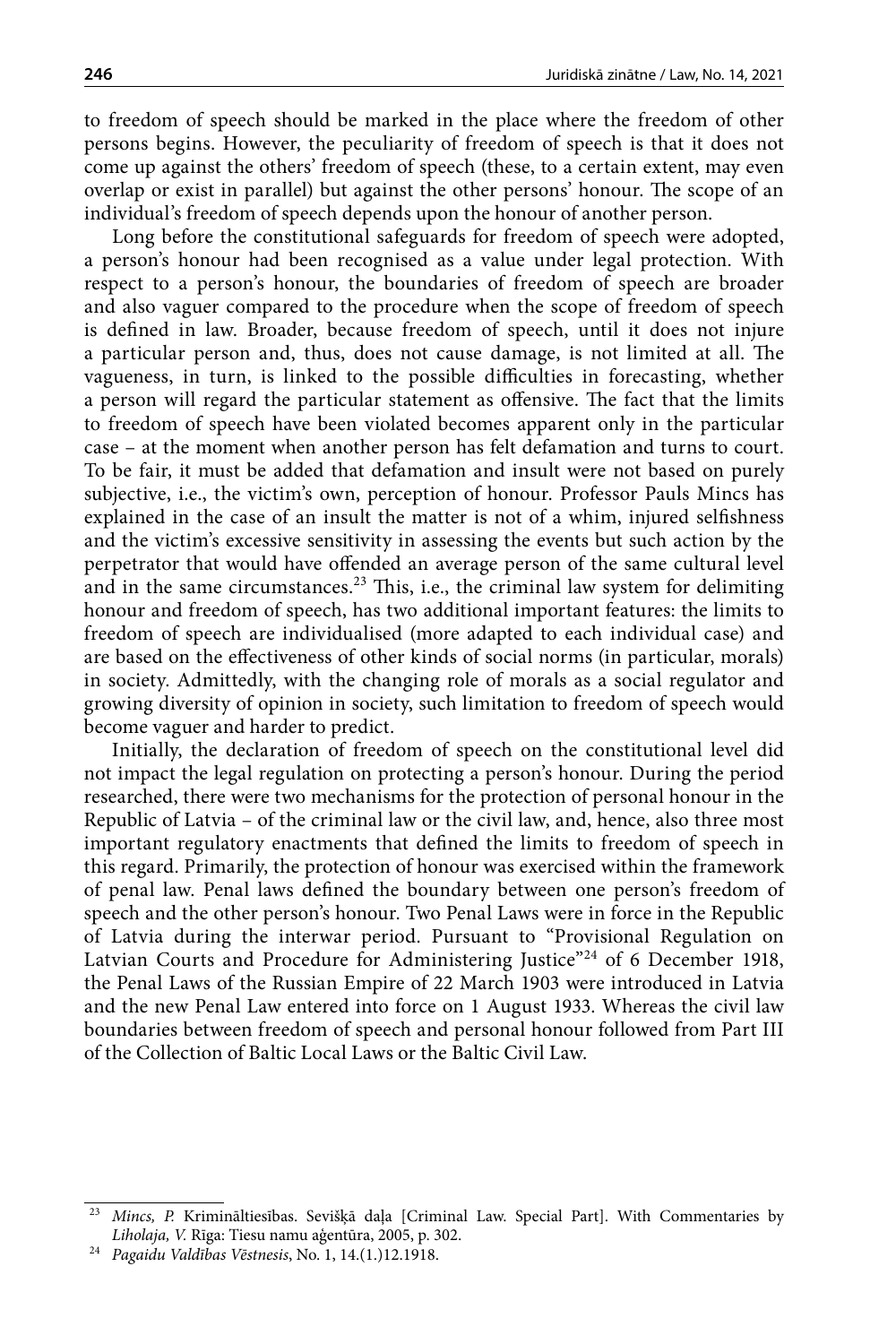#### **2.1. Delimiting Freedom of Speech and a Person's Honour in Penal Law**

The Penal Law of 22 March 1903 was applicable throughout almost the entire parliamentary period of Latvia.<sup>25</sup> Chapter 28 of the law defined criminal offences against person's honour – 12 articles altogether (Art. 530–540<sup>1</sup>). Moreover, only one of them, i.e., Article 540<sup>1</sup> (on appropriation of a person's name) was adopted in 1925 by the Latvian legislator, but one more (Art. 532.p.) had been amended in 1906. Until 1933, the remaining ten articles were in force in their initial wording; i.e., that of 1903. This indicates that, in this respect, law of the Russian Empire did not cause a collision with the legal system of a democratic republic.

Following more than thirteen years of drafting the new penal law and postponing the entry into force of the new law several times, on 16 June 1933, the *Saeima* adopted the Law on Introducing the Penal Law and the Law on Disciplinary Punishments, providing that the Penal Law would enter into force on 1 August 1933.26 Chapter 32 of the new law "Defamation" consisted of 11 articles – Art. 508– 518. The wording and sanctions of some articles had been amended; however, the Latvian legislator had not introduced conceptual changes in this area. In analysing the new Penal Law, Arveds Švābe had established that only 53 articles of the total 584, i.e., approximately 9 %, were entirely new. This can be explained by the fact that the main source for the new law was the previous Penal Law of  $1903.<sup>27</sup>$  Comparing the liability for injuring honour and libel, defined in both laws, also Diāna Hamkova has concluded that the regulation had been quite similar. She points out one innovation – criminal law liability was aggravated if the injury had been done by publishing systematically in a periodical offensive information about the private and family life of certain persons and if the editor or publisher of the periodical had been recognised as being liable for it.<sup>28</sup> It needs to be added that also in this case the elements of the criminal offence had been defined already in the initial wording of the law of 1903. However, these elements of the criminal offence were transferred from Chapter 15 of the previous law "Violation of the regulations on supervising printing-houses or other printing facilities, the press, libraries, reading rooms and performances" and, thus, a crime to be prosecuted in public procedure had turned into a private delict, subject to the procedural rules of private charges.29

In view of the fact that the regulation on the protection of honour of the two laws does not differ significantly, the author will examine them jointly. The Penal Laws set out liability for two types of injuries to honour: personal insult (Art. 530 of 1903 Law; Art 508 of 1933 Law) and defamation (Art. 531 of 1903 Law; Art. 508 of 1933 Law). Personal insult was an intentional personal injury of honour or derogation

<sup>25</sup> 1903. gada 22. marta Sodu likumi. Tulkojums ar paskaidrojumiem un ar motīviem par Latvijas valdības laikā izdotiem grozījumiem. Tieslietu ministrijas sevišķas komisijas sagatavojumā [Penal Laws of 22 March 1903. Translation with explanation and reasons for amendments introduced during the period of the Latvian Government. Prepared by the special committee of the Ministry of Justice].  $3^{\rm rd}$ edition. Rīga: Valsts tipogrāfija, 1930. Valdības Vēstnesis, No. 138, 27.06.1933.

<sup>&</sup>lt;sup>27</sup> Švābe, A. Mūsu sodu likumu valoda [Language of our Penal Laws]. *Tieslietu Ministrijas Vēstnesis*, No. 6–8, 1933, pp. 139–140. 28 *Hamkova, D.* Goda un cieņas krimināltiesiskā aizsardzība. Promocijas darbs [Doctoral thesis

<sup>&</sup>quot;Criminal Law Protection of Honour and Dignity"]. Rīga: Latvijas Universitāte, 2009, p. 74. Available: [http://dspace.lu.lv/dspace/bitstream/handle/7/5038/13775-Diana\\_Hamkova\\_2009.](http://dspace.lu.lv/dspace/bitstream/handle/7/5038/13775-Diana_Hamkova_2009.pdf?sequence=1&isAllowed=y) [pdf?sequence=1&isAllowed=y](http://dspace.lu.lv/dspace/bitstream/handle/7/5038/13775-Diana_Hamkova_2009.pdf?sequence=1&isAllowed=y) [last viewed 21.03.2021].

<sup>29</sup> 1933. gada 24. aprīļa Sodu likums ar likumdošanas motīviem un sīkiem komentāriem [Penal Law of 24 April 1933 with Legislative Reasoning and Detailed Commentaries]. Complied by *Mincs, P., Ehlerss, H., Jakobi, P., Lauva, J.* Repeated edition. Rīga: SIA "Grāmata", 2016, p. 158.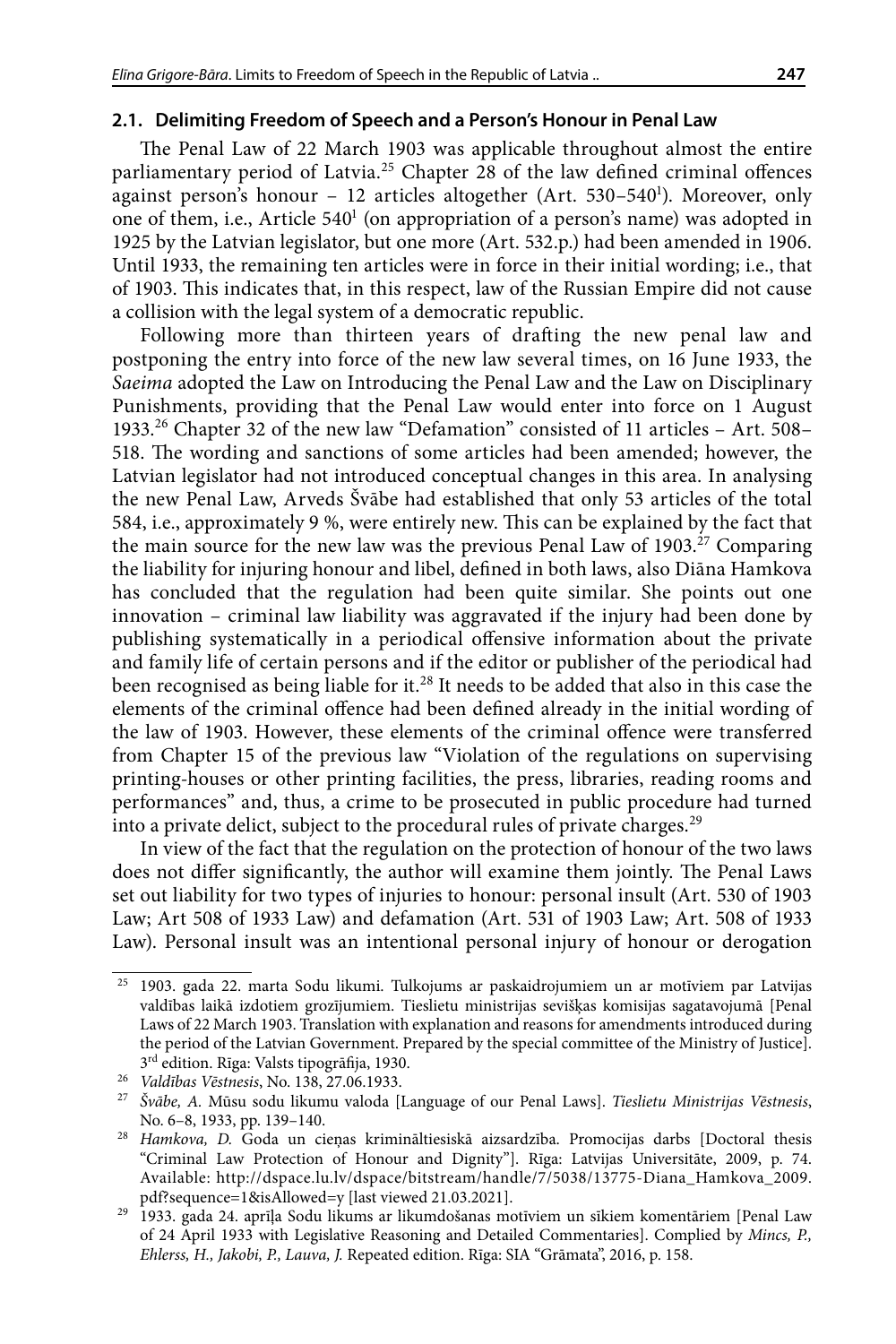of a person, disrespectful treatment of them, whereas an important element in the offence of defamation was spreading information that injured a person's honour, i.e., lowering a person's respect in the eyes of other persons.<sup>30</sup> If an offending, derogatory or humiliating opinion was intentionally stated, the act could be qualified as an insult, while if information was spread, i.e., facts that had injured the plaintiff's honour had been disclosed to another person, the act already could be qualified as defamation. The analysis of these two types of injuries to honour reveals a difference in two respects, i.e., in the private (personal) or public nature of the injury and the injury's link to the truth.

Professor P. Mincs wrote that in the case of insult a person's sense of self-respect was injured, causing them mental suffering.<sup>31</sup> An anonymous author who wrote in the Herald of the Ministry of Justice explained that, in the case of insult, a person's self-respect or subjective honour is injured.<sup>32</sup> Thus, this offence, essentially, is aimed at the person himself or herself, their integrity and self-esteem. Therefore, in the case of insult, it was not important, whether the injury had occurred in public or private. Privately made statements also were punishable if it was proven that they were insulting and that the perpetrator had intended to injure the other person's honour or, at least, had been indifferent towards the consequences of his actions. For example, in a case of 1925, the court recognised that also sending an insulting letter had to be qualified as an insult. However, an insult *in absentia* was not punishable. In insult cases, the truthfulness of the statements was not significant. Thus, an opinion that was based on genuine facts but was insulting was recognised as being criminally punishable.<sup>33</sup>

The elements in the crime of defamation were aimed at protecting a person's good name (reputation) and public assessment (respect in the eyes of others). Thus, the elements of this offence no longer included the requirements that the victim had been personally addressed, it was, though, important to identify the unlawful disclosure of such circumstances that could cause a third person's derogation or disrespect towards the victim. Essential characteristics were the public nature of statements (the publicity condition) and the facts made public (not solely an opinion).<sup>34</sup> In the case of defamation, it was possible to free oneself from liability if the accused proved that the disclosed information complied with the truth (*exceptio veritatis*) or if he had sufficient grounds to consider the disclosed circumstance as being true and he had done for the good of the State or society, in the interests of performing his duty, or in protecting his own or his family's honour. The defence of truth disclaimer, though, was meaningless if the disclosed information pertained to the leader of a foreign state or a foreign diplomatic representative in Latvia or the injured person's private or family life.<sup>35</sup> In this regard, P. Mincs characterised the evolution of the elements of defamation. First of all, the punishment was envisaged for slander, i.e., intentional disclosure of untrue information that could injure the

<sup>30</sup> K. V. Goda aizskaršana [Injury to Honour]. *Tieslietu Ministrijas Vēstnesis*, No. 9, 1926, pp. 356–357.

<sup>31</sup> *Mincs, P.* Krimināltiesības … [Criminal Law …], p. 302.

<sup>32</sup> K. V. Goda aizskaršana [Injury to Honour], p. 356.

<sup>33</sup> Sodu likums ar komentāriem – izvilkumiem no Senāta Kriminālā kasācijas departamenta spriedumiem un ar alfabētisko un salīdzināmiem rādītājiem [Penal Law with Commentaries – Extracts from the Judgements by the Senate Criminal Cassation Department with an Alphabetic and Comparative Indexes]. Complied by *Mincs, P., Lauva, J.* 2nd edition. Rīga: Valsts tipogrāfijas izdevums, 1938, pp. 250–251.

<sup>34</sup> *Mincs, P.* Krimināltiesības … [Criminal Law …], pp. 303–304.

<sup>35</sup> Articles 537, 538 of the Penal Law of 1903; Articles 515, 516 of the Law of 1933.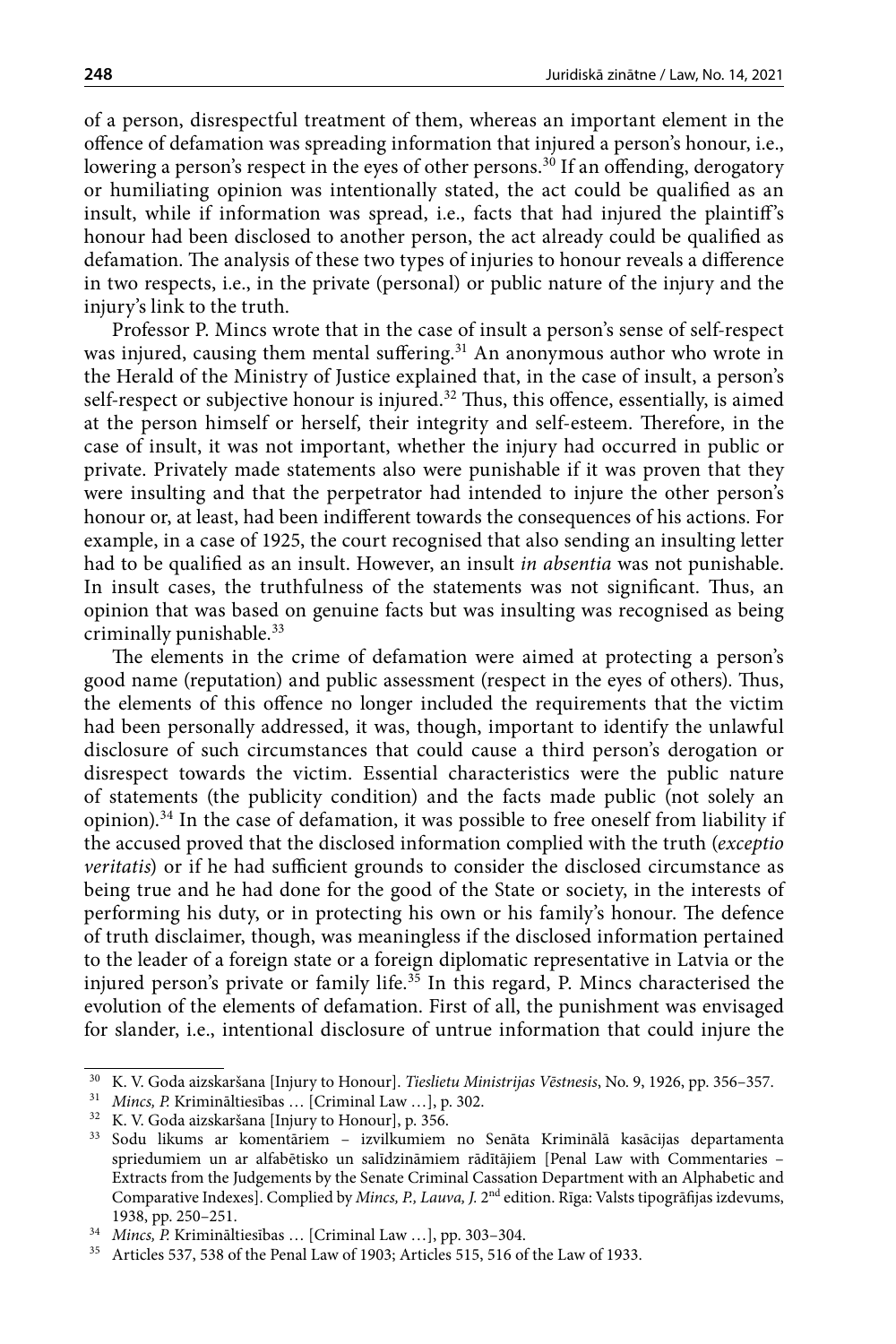<span id="page-8-0"></span>victim's honour in the eyes of third persons. If the accused was able to prove the truthfulness of the disclosed information, he was released from the punishment. This construction was based on the opinion that anything that complied with the reality could be freely discussed. However, this construction, which the professor deemed to be primitive, was gradually replaced by the concept of defamation, which envisaged linking the punishment with the nature of disclosed information. This approach followed from the assumption that society is not at all interested in having all ugly and bad things becoming public without sufficient grounds.<sup>36</sup>

The Penal Law tolerated insults, i.e., did not recognise as being punishable, in several cases – in family relations and in relations that were based upon disciplinary power. Children could not bring complaints against their parents; however, the courts have had assessed differently the cases of insult between married spouses. For example, in 1923, a case recognised that married spouses had common interests and the need of mutual yielding, which made the injury of honour inconceivable. In married relationships, only insult that was combined with actions of violent nature was said to be punishable.<sup>37</sup> However, already in 1935, a court concluded that the law did not provide exceptions with respect to married spouses and, thus, one spouse could submit a claim against the other if honour was injured.<sup>38</sup> Similarly, punishment was not impending also in those cases where the accused had disciplinary power and he, in exercising it within reasonable boundaries, had humiliated someone. A certain official position extended the boundaries of a person's freedom of speech. For example, a priest could instruct and scold members of his congregation. Thus, in 1929, a court reviewed a case, in which a Catholic priest was accused of addressing the plaintiff, who had entered the church in a short-sleeved and low-necked dress, by saying: "You, there, starkers, go dress yourself!" The court recognised that in this case the Penal Law was not applicable.<sup>39</sup>

In broadening the boundaries of certain persons' freedom of speech, accordingly, the level of protection of their honour was raised both in the cases of insult and defamation. The Penal Law of 1903 listed *expressis verbis* four groups of persons entitled to this higher level of protection for their honour: parents and other ascending kin; clergy of the Christian faith; state and local government officials; military guard; a leader of a foreign state or a diplomatic representative, as well as captains of steamships or seagoing vessels, and prison guard officials while performing their duties of office.40 The Penal Law of 1933, in turn, worded the same idea more laconically: who has injured honour, if it can be recognised as being qualified as to the injured person, shall be punishable by prison sentence.<sup>41</sup>

In Latvia, during the parliamentary period, the alignment of freedom of speech and protection of honour was differentiated, depending on the accused and the victim. The boundaries of freedom of speech were guarded stricter if it was targeting persons who had certain power or had a higher social status. In such cases, the law

<sup>36</sup> *Mincs, P.* Krimināltiesības … [Criminal Law …], p. 304.

<sup>37</sup> Sodu likums ar komentāriem … [Penal Law with Commentaries …], p. 250, note 8 (1923. g. 16.

oktobra spriedums Rubina lietā) [(Judgement of 16 October 1923 in Rubin's Case)]. 38 Ibid., p. 252, note 22 (1935. g. 4. maija spriedums Dombrovskas lietā) [(Judgement of 4 May 1935 in Dombrovska's Case)]. 39 Ibid., p. 252, note 17 (1929. g. 30. novembra spriedums Pilečinas lietā) [(Judgement of 30 November

<sup>1929</sup> in Pilečina's Case)].

<sup>40</sup> Article 532 of the Penal Law of 1903.

<sup>41</sup> Article 511 of the Penal Law of 1933.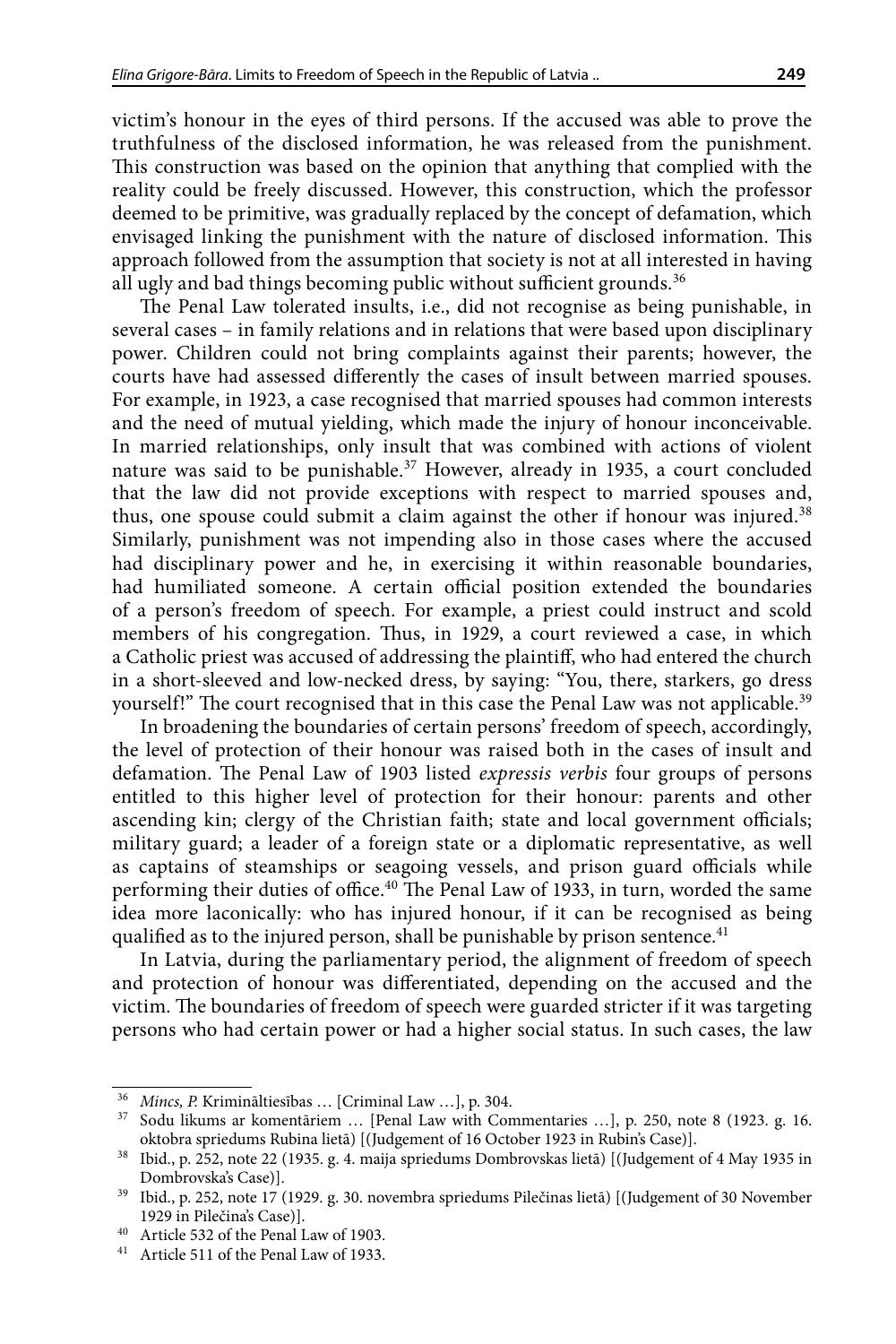provided for stricter penalties. Likewise, stricter sanctions were defined in those cases of defamation when a person's honour was undermined in the eyes of peers.<sup>42</sup>

# **2.2. Delimiting Freedom of Speech and a Person's Honour in Civil Law**

The civil law limits to freedom of speech were defined in Chapter III of the Collection of Baltic Local Laws.<sup>43</sup> Only two articles pertained to the protection of honour, included in Section 19 "Claims following from special types of prohibited activities", its Sub-section 3, entitled "Compensation for Injury of Honour". Article 4560 of the Civil Law provided: "An injury to honour, apart from its criminal law consequences, gives the victim only the right to demand the perpetrator to retract his works or to ask for forgiveness; but pecuniary compensation, decided on by the court, he receives only if the injury has caused actual loss or lost profit to him." Article 4561 set a shortened prescription period for such claims - one year.<sup>44</sup> It must be noted that Article 4560, in unchanged wording, was in force since 1864, when the collection of civil laws was approved. Friedrich Georg von Bunge, the codifier of the Baltic private law, indicated several sources of law for this article – references were made to the Estonian Knightly Law and Land law, the Statute of Kurzeme, the Statute of Piltene, the Laws of Riga City, the Laws of Lübeck City, Regulation of German Supreme Court of 1555, and, finally, to the customary law.<sup>45</sup> For example, para. 218 of the Statute of Kurzeme, referred to, was included in the section "On Offences and Punishments" and provided: "Those who have caused oral or written injustice once, shall issue retraction, if unable to compose it, shall repay its value; if they have acted so repeatedly, they shall fall into disrepute."46

H. Blese questioned the significance of civil law protection of honour, noting that injury to honour or insult "in the current times are of interest only for lawyers specialising in criminal law."<sup>47</sup> He maintained that not a single case was known where this article of civil laws had been applied in the last decades – neither the Latvian Senate nor the former Russian Senate had made any statements about

<sup>&</sup>lt;sup>42</sup> For example, the Penal Law of 1933 provided that in the case of insult the perpetrator should be punished by arrest or a monetary fine, not exceeding 550 Lats. However, in all cases of defamation various penalties involving deprivation of liberty were envisaged.

<sup>43</sup> Vietējo civillikumu kopojums (Vietējo likumu kopojuma III. daļa). Tulkojums ar pārgrozījumiem un papildinājumiem, kas izdoti līdz 1917. g. 31. decembrim, un ar dažiem paskaidrojumiem. Tieslietu ministrijas sevišķas komisijas sagatavojumā [Collection of Local Civil Laws (Part III of the Collection of Local Laws). Translation with Amendments and Additions Issued before 31 December 1917, and with Some Explanations. Prepared by the Special Committee of the Ministry of Justice]. Rīga: Valtera

un Rapas akciju sabiedrība, 1928. 44 Article 4561 of Part III of CBLL was expressed in this wording by the Regulation of 28 August 1924 Regulation on Revoking the Difference in the Prescription Period Existing in the Laws of Vidzeme and Kurzeme (*Valdības Vēstnesis*, No. 206, 11.09.1924). The territorial particularism was revoked by this amendment – the special provision of Kurzeme regarding the prescription period of six months was revoked. It needs to be added that this prescription period had been in force in Kurzeme at least from the beginning of the  $17<sup>th</sup>$  century (such was set in para. 145 of the Statute of Kurzeme (1617).

<sup>45</sup> Liv-, Est- und Curlaendisches Privatrecht. Zusammengestellt auf Befehl des Herrn und Keisers Alexander II. St. Petersburg: Buchdruckerei der Zweiten Abtheilung Seiner Keiserlichen Majestät

Kurzemes un Zemgales muižnieku tiesības un likumi jeb Kurzemes statūti [The Rights and Laws of Kurzeme and Zemgale Nobility or the Statute of Kurzeme]. In: Latvijas tiesību avoti. Teksti un komentāri. 2. sējums. Poļu un zviedru laiku tiesību avoti (1561–1795) [Sources of Latvian Law. Texts and Commentaries. Volume 2. Sources of Law of Polish and Swedish Times (1561–1795)]. Edited by

Dr. hist. *Blūzma, V.* Rīga: Juridiskā koledža, 2006. 47 *Blese, H.* Goda aizskaršana civiltiesību laukā [Injury to Honour in the Area of Civil Law]. *Jurists*, No. 3/4(81/82), 1937, column 65.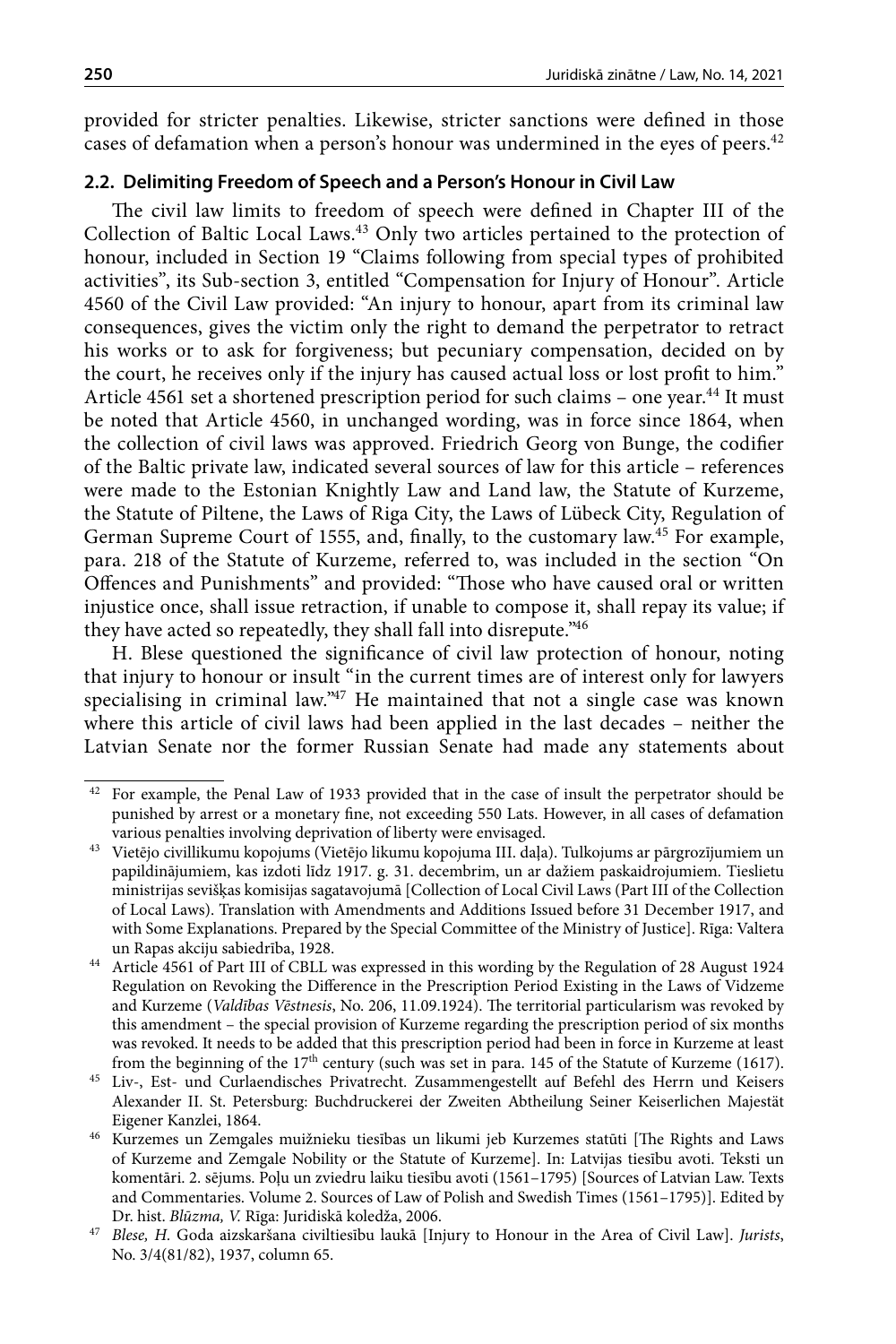<span id="page-10-0"></span>this legal provision. Moreover, already in 1871, J. Schiemann, the advocate of the Courland High Manorial Court, had expressed doubts regarding the validity of this legal institution. His main argument had been that the particular provision of civil law should be deemed as being revoked by providing regulation with the same content in the penal laws.<sup>48</sup> Commenting on the motives for applying the Penal Law of 1903, Nikolai Tagantsev explained that the double prosecution for the injury to honour, which had existed in the Russian laws, had to be eliminated. Therefore, the civil law compensation for the injury to honour had been revoked, leaving only the criminal prosecution. Compensation for the injury to honour as a private penalty (*poena privata*) was based on a differential understanding of honour, i.e., it was intended for the protection of the honour of service, family or estate. However, by introducing the unified understanding of personal honour, the State has committed itself to protect this personal benefit on the same terms as the State already protects a person's health or freedom.49 Hence, in creating the legal regulation, the legislator's aim had been to establish effective protection for a person's honour, but the impact that this regulation had on a person's freedom of speech in general had not been identified yet or, at least, was not considered to be noteworthy. Although, formally, the particular article of the Baltic Civil Laws was valid, the legal doctrine of the time and also the case law showed that the criminal regulation was considered to be the main mechanism for the protection of honour and, thus, the threat of punishment as the boundary-mark for a person's discretion.<sup>50</sup>

# **3. Legal Framework for Freedom of the Press**

Freedom of the press is to be viewed as the public aspect of freedom of speech.<sup>51</sup> Therefore, both during the existence of the Russian Empire and in the newly established Republic of Latvia, freedom of the press received more attention than the private manifestations of freedom of speech. The Latvian legislator was considerably more active in the area of regulating freedom of the press.

<sup>48</sup> *Blese, H.* Goda aizskaršana civiltiesību laukā [Injury to Honour in the Area of Civil Law]. *Jurists*, No. 3/4(81/82), 1937, column 65–66.

<sup>49</sup> Ugolovnoe ulozhenie 22 marta 1903 g.: s" motivami, izvlechennymi iz ob"jasnitel'noj zapiski redakcionnoj komissii, predstavlenija Min. justicii v" Gosudarstvennyj Sovet i zhurnalov" – osobogo soveshhanija, osobogo prisutstvija departamentov" i obshhego sobranija Gosudarstvennogo Soveta, a ravno s" ob"jasnenijami k" dopolnitel'nym" uzakonenijam" i izvlechenijami iz" reshenij Ugolovnago kassacionnago departamenta i obshhago sobranija Pravitel'stvujushhego senata i Glavnago voennago suda kasatel'no vvedennyh" v" dejstvie v" Rossii statej. Po izdanijam N. S. Taganceva [Criminal Code of 22 March 1903: with motives, extracted from the explanatory note of the editorial commission, the presentation of Min. Justice to the State Council and magazines – a special meeting, a special presence of departments and the general meeting of the State Council, as well as explanations for additional legalizations and extracts from the decisions of the Criminal Cassation Department and the general meeting of the Government Senate and the Main Military Court regarding the articles implemented in Russia. According to the publications of N. S. Tagantsev]. Edited by a member of the advisory board at the Ministry of Justice *Jacobi, P. N*. Riga: Leta, 1922, pp. 1088–1089. 50 It must be added that due to the prevailing significance of penal law, this norm was not transferred to

the Civil Law of 1937, leaving the demarcation of boundaries between honour and freedom of speech only within the framework of the Penal Law. Upon reinstating the Latvian Civil Law in 1992, the Supreme Council eliminated this deficiency, adding Section 23521 to this law. Whereas in 2009, the elements of the crime of injury to honour [insult] was excluded from the Criminal Law (Section 156), the reasons started for this step was the need to prevent overlapping with the civil law protection of honour.

<sup>51</sup> *Kučs, A.* Komentārs Satversmes 100. pantam [Commentary on Article 100 of the *Satversme.*], p. 359.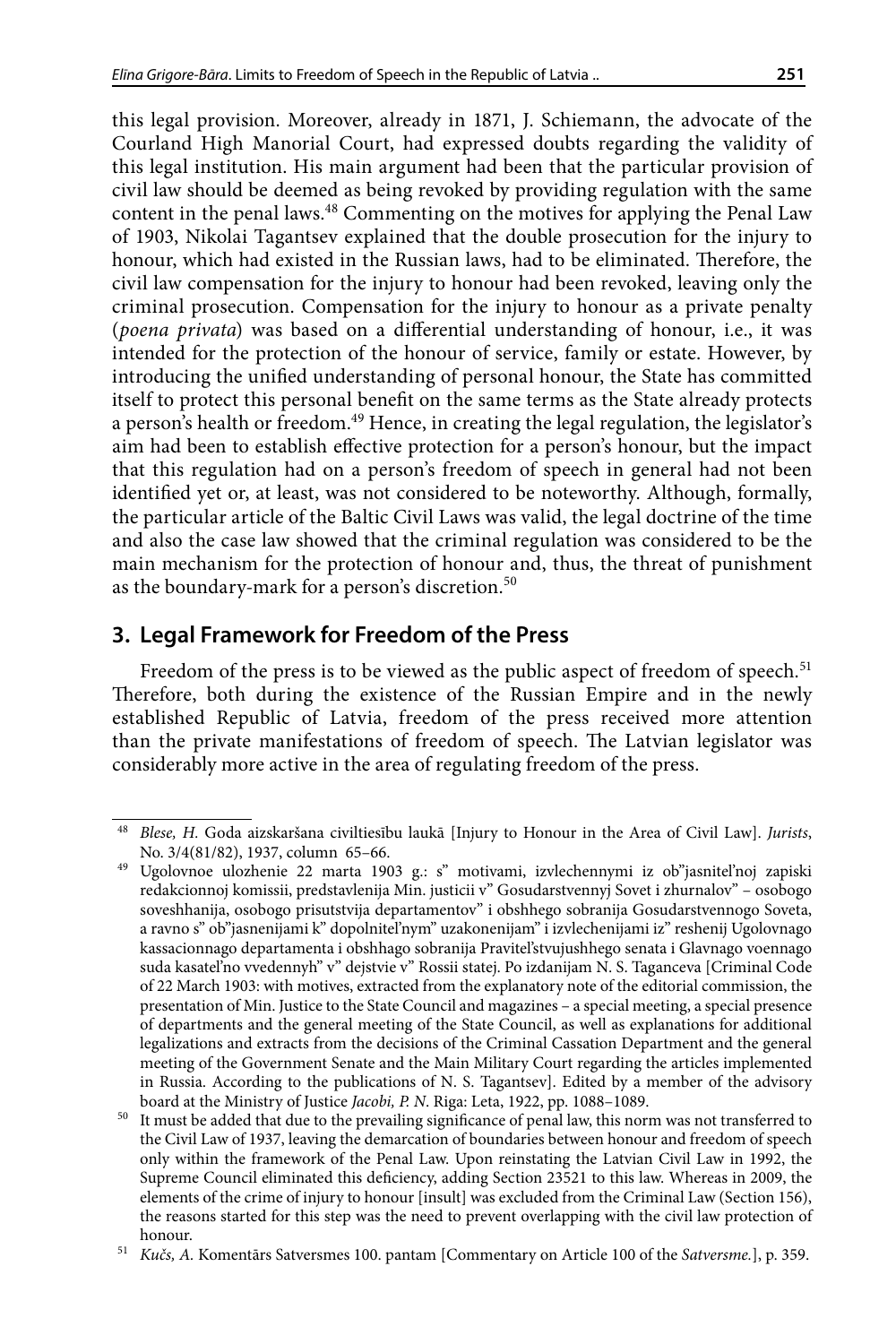<span id="page-11-0"></span>Pursuant to the Law on Leaving the Former Laws of Russia in Force in Latvia, adopted by the People's Council on 5 December 1919<sup>52</sup>, up to 1924, Regulation on Censorship and the Press (Vol. 16 of the Collection of Laws of Russian Empire) of 1890, with further amendments of 1906, 1912, as well as additions adopted by the Russian Provisional Government on 27 April and 12 July of 1917, was formally in force in Latvia. Historian Gints Zelmenis has researched that, actually, during the first years of its existence, in the Republic of Latvia the area of the press had been regulated by various orders by the Minister for the Interior and government regulations.53 Thus, actually continuing the traditions of the former Russian Empire of limiting freedom of speech in emergency conditions, from 1919 to 1921 wartime censorship existed in Latvia.54 Moreover, regulating the exercise of this freedom was transferred into the competence of the executive power.

The author does not aim to research the nature and intensity of limitations to civil freedoms during war or any other emergency conditions, which, clearly, change the balance between various values under legal protection, therefore the article focuses on the general regulations, adopted in the legislative procedure of normal (peacetime) circumstances. The following four are considered to be the most important regulatory enactments, shaping the framework of freedom of the press during the period researched: Law on the Press of 1 February 1924,<sup>55</sup> Law on the Productions of Printing Undertakings, Libraries and Reading Rooms of 11 November 1924<sup>56</sup> and Law on Adjudicating Matters of the Press of 11 November 1924 (formally these were amendments to the Criminal Procedure Statute),  $57$  as well as Regulation on Protecting the Youth Against Third-Rate and Obscene Literature of 26 April 192758, issued in the procedure set out in Article 81 of the *Satversme* of the Republic of Latvia. Legal regulation defined two types of limits to freedom of the press: 1) personal – by restricting by law the circle of persons who were responsible for disseminating information; 2) substantive – envisaging restrictions or prohibition to disseminate information with certain content.

#### **3.1. Personal Limits to Freedom of the Press**

In the newly established Republic of Latvia, the work on the legal framework for freedom of the press lasted several years. The government had submitted the new draft legal regulation on the press already to the Constitutional Assembly, but it was never examined at the plenary session.<sup>59</sup> The new law on the press was adopted by the first convocation of the *Saeima* at the beginning of 1924. Bruno Kalniņš, the

<sup>58</sup> *Valdības Vēstnesis*, No. 92, 28.04.1927.

<sup>52</sup> *Likumu un valdības rīkojumu krājums* [Collection of Laws and Government Orders], issue 13, No. 154, 31.12.1919, p. 170.

<sup>53</sup> *Zelmenis, G.* Cenzūra un to reglamentējošā likumdošana Latvijā (1918–1934) [Censorship and Regulatory Legislation in the Republic of Latvia (1918–1934)]. *Latvijas Vēstures Institūta Žurnāls*, No. 4(85), 2012, p. 80. Available: [https://www.lvi.lu.lv/lv/LVIZ\\_2012\\_files/4numurs/G\\_Zelmenis\\_](https://www.lvi.lu.lv/lv/LVIZ_2012_files/4numurs/G_Zelmenis_Cenzura_LVIZ_2012_4.pdf)

[Cenzura\\_LVIZ\\_2012\\_4.pdf](https://www.lvi.lu.lv/lv/LVIZ_2012_files/4numurs/G_Zelmenis_Cenzura_LVIZ_2012_4.pdf) [last viewed 26.03.2021]. 54 By the order of the Commander-in-Chief of 29 July No. 16, on the basis of the Cabinet Decision of 28 July, starting with 29 July, the previous wartime censorship was introduced with respect to all periodicals in the counties of Rīga, Cēsis, Valmiera and Valka (*Latvijas Sargs*, No. 99, 30.07.1919, p. 2). The wartime censorship was revoked on 25 March 1921 (*Strādnieku Avīze*, No. 69(574), 27.03.1921, p. 1). 55 *Valdības Vēstnesis*, No. 35, 12.02.1924.

<sup>56</sup> *Valdības Vēstnesis*, No. 257, 11.11.1924.

<sup>57</sup> Ibid.

<sup>59</sup> *Treijs, R.* Par preses brīvību, pret cenzūru [For Freedom of the Press, Against Censorship]. *Latvijas Vēstnesis*, No. 41/42, 12.02.1999. Available: <https://www.vestnesis.lv/ta/id/21748> [last viewed 27.03.2021].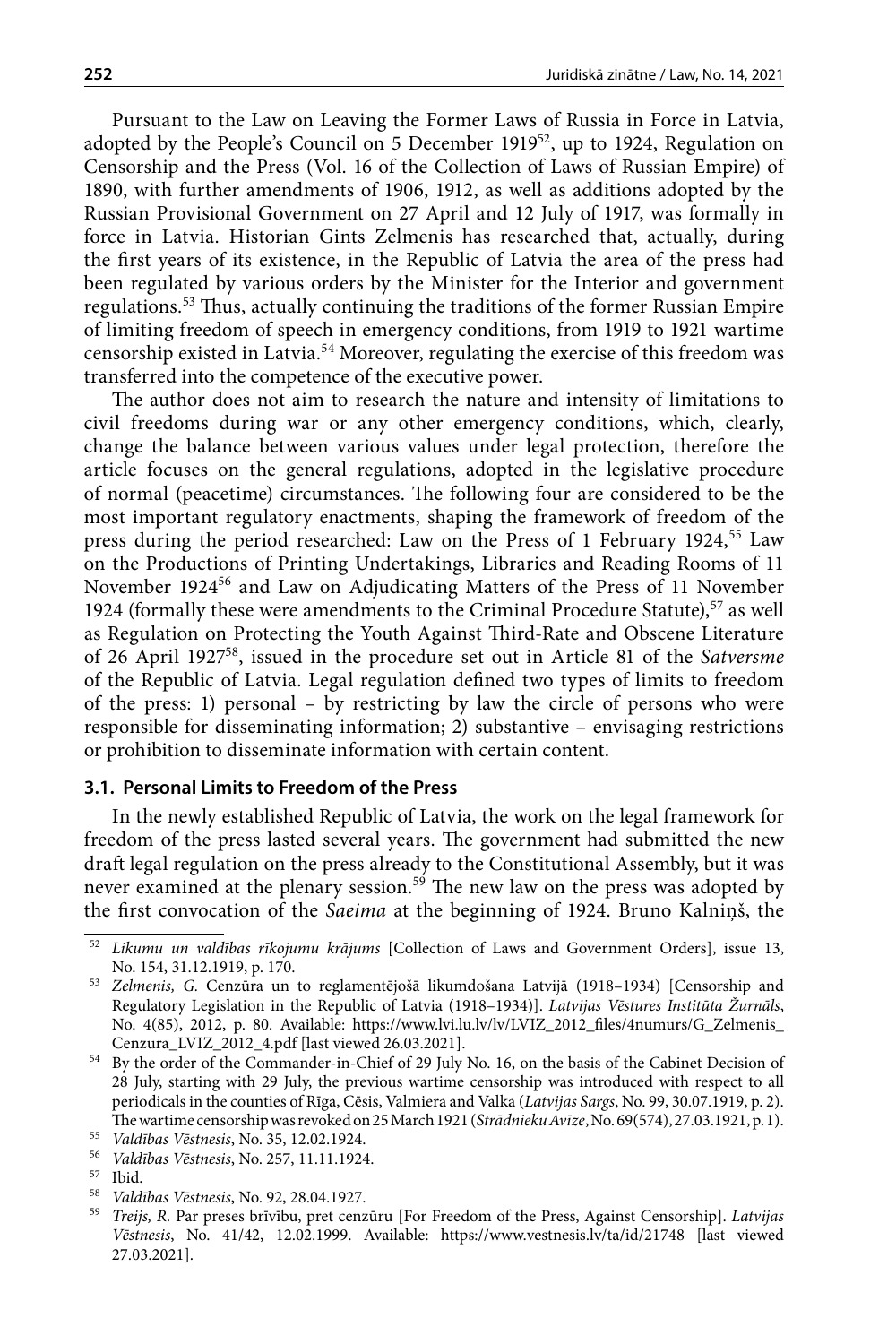rapporteur on the draft law, underscored that the responsible committee had based the new law on principles that complied with the contemporary understanding of democracy in Western Europe.<sup>60</sup>

The first article of the Law on the Press, in accordance with the understanding of fundamental rights of the time, provided: "Freedom of the press shall exist in Latvia within the limits of this law". Thus, the law was not viewed as the restrain of freedom but rather the creator of freedom of the press. Therefore, we also do not see concern in the parliamentary debates about this law, whether the law would place disproportional restrictions on the individual's freedom of speech; instead, the discussion focuses on the persons who should be granted the right to become involved in dissemination of information, i.e., to be managing editors and publishers. The second article of the Law on the Press defined the circle of subjects, who could be the managing editors and publishers in Latvia – the qualification of citizenship and age (at least 25 years) was set, likewise, this right was denied to persons whose rights had been restricted by a court's judgement or against whom criminal prosecution had been initiated for crimes that entailed loss or restriction of rights. If a legal person wanted to become a publisher, the same requirements were applicable to its representative. A foreign citizen could become a managing editor or publisher only with permission by the Minister for the Interior. Moreover, the law required the managing editor to reside permanently in Latvia.

A Cabinet member (in difference to a member of the *Saeima*) was prohibited from being a managing editor. When the draft law was discussed at the *Saeima*, Arveds Bergs criticised sharply the absence of such restriction with respect to members of the *Saeima*. He was worried that a managing editor, protected by the deputy's immunity, could act arbitrarily and injure the honour of other persons with impunity. He also pointed to a case, where the *Saeima* did not allow initiation of legal proceedings against one editor on the basis of a private complaint.<sup>61</sup> However, five years later the Law on the Press was amended, prohibiting also members of the *Saeima* from becoming the managing editor of a periodical.<sup>62</sup> This amendment was adopted to rule out the slightest possibility that a member of the *Saeima*, as a managing editor, could escape criminal liability for injuring other persons' honour.<sup>63</sup>

To monitor the personal limits to freedom of the press, described above, a system for registering periodicals was introduced. To establish a periodical, an application had to be submitted to the Ministry of the Interior, indicating: a) title of the publication and indications regarding its nature (political, literary, technical, etc.); b) information about the managing editor and the publisher; c) printing house, where it will be printed; d) procedure (frequency) of publication; e) language of the

<sup>&</sup>lt;sup>60</sup> Latvijas Republikas Saeimas III sesijas 17. sēde 1923. gada 12. decembrī  $[17<sup>th</sup>$  sitting of III session of the *Saeima* of the Republic of Latvia on 12 December 1923]. In: Latvijas Republikas Saeimas stenogrammas. III sesija (19 sēdes) (no 1923. gada 9. oktobra līdz 1923. gada 14. decembrim) [Transcripts of the III *Saeima* of the Republic of Latvia (19) sittings (from 9 October 1923 to 14 December 1923)]. Rīga: Latvijas Republikas Saeimas izdevums, [s. a.], column 435.

 $^{61}\,$  Latvijas Republikas Saeimas III sesijas 17. sēde 1923. gada 12. decembrī [17<sup>th</sup> sitting of III session of the *Saeima* of the Republic of Latvia on 12 December 1923], column 439–440. 62 Pārgrozījums Preses likumā [Amendments to the Law on the Press]. *Valdības Vēstnesis*, No. 109,

<sup>17.05.1929.</sup>

<sup>&</sup>lt;sup>63</sup> Latvijas Republikas III Saeimas III sesijas 15. sēde 3. maijā 1929. gadā [15<sup>th</sup> sitting of III session of the *Saeima* of the Republic of Latvia on 3 May 1929]. In: Latvijas Republikas III Saeimas stenogrammas. III sesija, 1929. gads [Transcripts of III *Saeima* of the Republic of Latvia. III session. 1929]. Rīga: Latvijas Republikas Saeimas izdevums, [s. a.], column 468–469.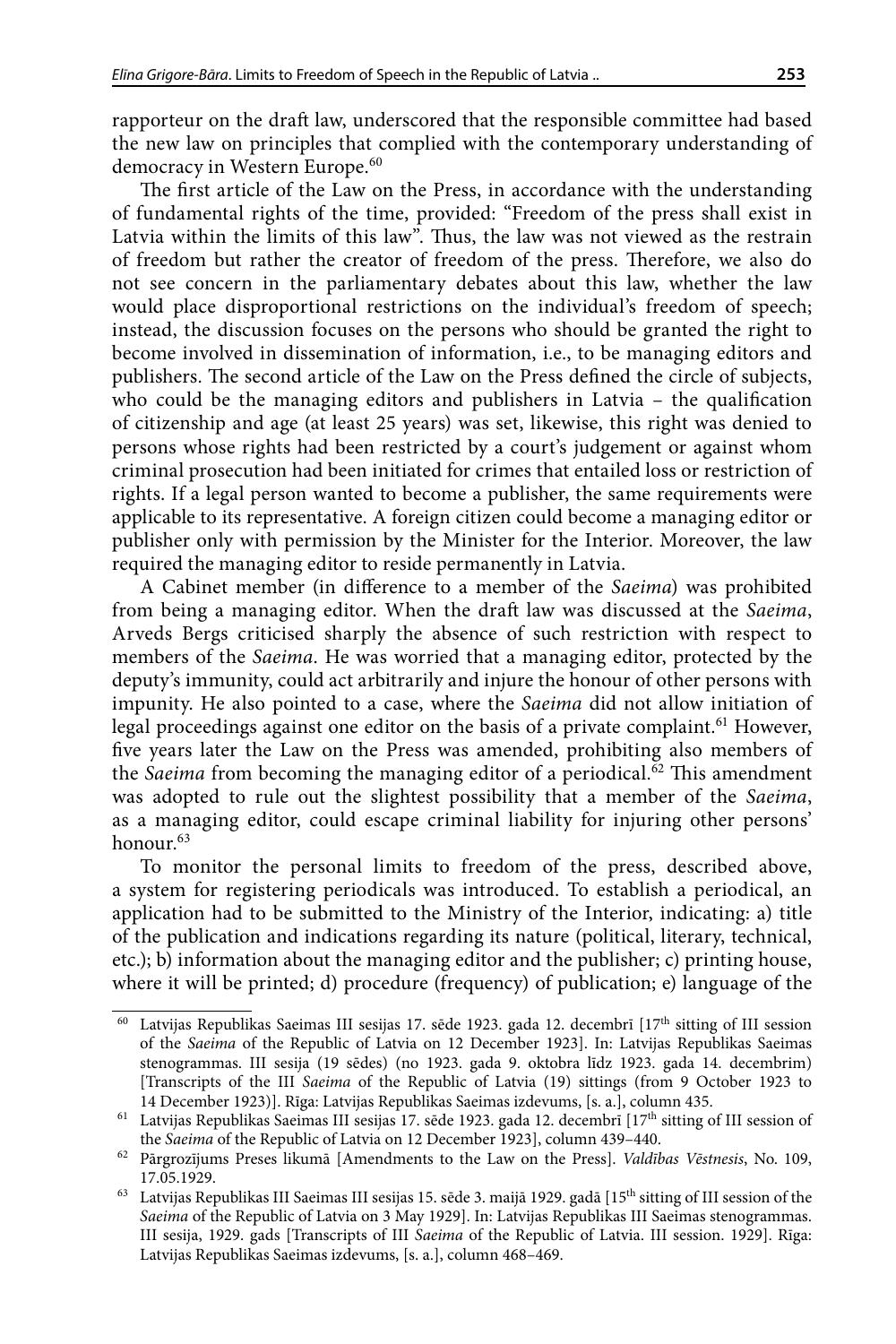<span id="page-13-0"></span>periodical.64 The Ministry of the Interior had a fortnight to verify that there were no statutory obstacles to establishing the periodical and had to make a corresponding declaration. If during the operation of the periodical, the publisher wanted to change any of the circumstances indicated in the initial application, as well as in the case of the managing editor's or the publisher's death, an additional declaration by the Ministry of the Interior had to be requested.<sup>65</sup>

An analogous system of application or registration was established also by the Law on Trading in Productions of Printing Undertakings, Libraries and Reading Rooms. The head of the respective county or the municipal prefect had to be informed about the establishment of a publishing house, a store of products of printing undertakings (book-stores), opening of a library or a reading room, as well as taking up door-to-door sale of books by submitting an application, similar in content to the one envisaged by the Law on the Press. No later than within a fortnight after the receipt of this application, the applicant was issued a declaration, which had to be permanently present in the applicant's undertaking. The declaration was not issued if the responsible person of the undertaking or the door-to-door salesman: a) could not indicate a permanent place of residence in Latvia; b) had not attained the age of 21; c) his rights were restricted by a court's judgement.<sup>66</sup> Compared to the requirements set for the managing editor and publisher, the ones set for the owner of a bookstore, a library or a reading room were slightly lower, i.e., the required age was lower and initiated criminal prosecution was excluded as the cause for dismissal.

Although the law did not allow anyone, freely and without prior application, to become an editor of a periodical, open one's own bookstore or even sell books by going door-to-door, the legislator's main aim was to ensure proper functioning of the liability mechanism in instances where freedom of the press was violated. The Law on the Press required submitting, together with the application to the Minister for the Interior, the editor's statement that he assumed responsibility for editing the periodical or a certain part of it. The manager in charge of a publishing house, a store selling the products of printing undertakings, a library or a reading room had to submit a written statement that he assumed responsibility. Information about the names and places of residence of persons involved in the publishing and circulation of periodicals and books was necessary to preclude violations of other persons' rights (injury to their honour) or committing other violations of rights with impunity under the cover of anonymity.

## **3.2. The Substantial Limits to Freedom of the Press**

Substantial limits to freedom of the press were defined by the Law on the Press, Law on Trade in Productions of Printing Undertakings, on Libraries and Reading Rooms, and Regulation on Protecting the Youth against Third-Rate and Obscene Literature. These restrictions varied from restrictions to dissemination of information up to prohibition to store editions with certain content – the prohibited editions.

Pursuant to the Law on the Press, without permission of the chairperson of the said institution, it was prohibited to report on a closed sitting of the *Saeima* and court hearings *in camera*. In defamation cases, where the defendant did not have

 $^{64}$  1924. gada 1. februāra Preses likums [Law on the Press of 1 February 1924], Article 4.  $^{65}$  Ibid., Articles 5–8.

<sup>&</sup>lt;sup>66</sup> Likums par tirdzniecību ar poligrāfisko iestāžu ražojumiem, par bibliotēkām un lasītavām [Law on Trade in Productions of Printing Undertakings, on Libraries and Reading Rooms: Law of the Republic of Latvia], Article 1–4.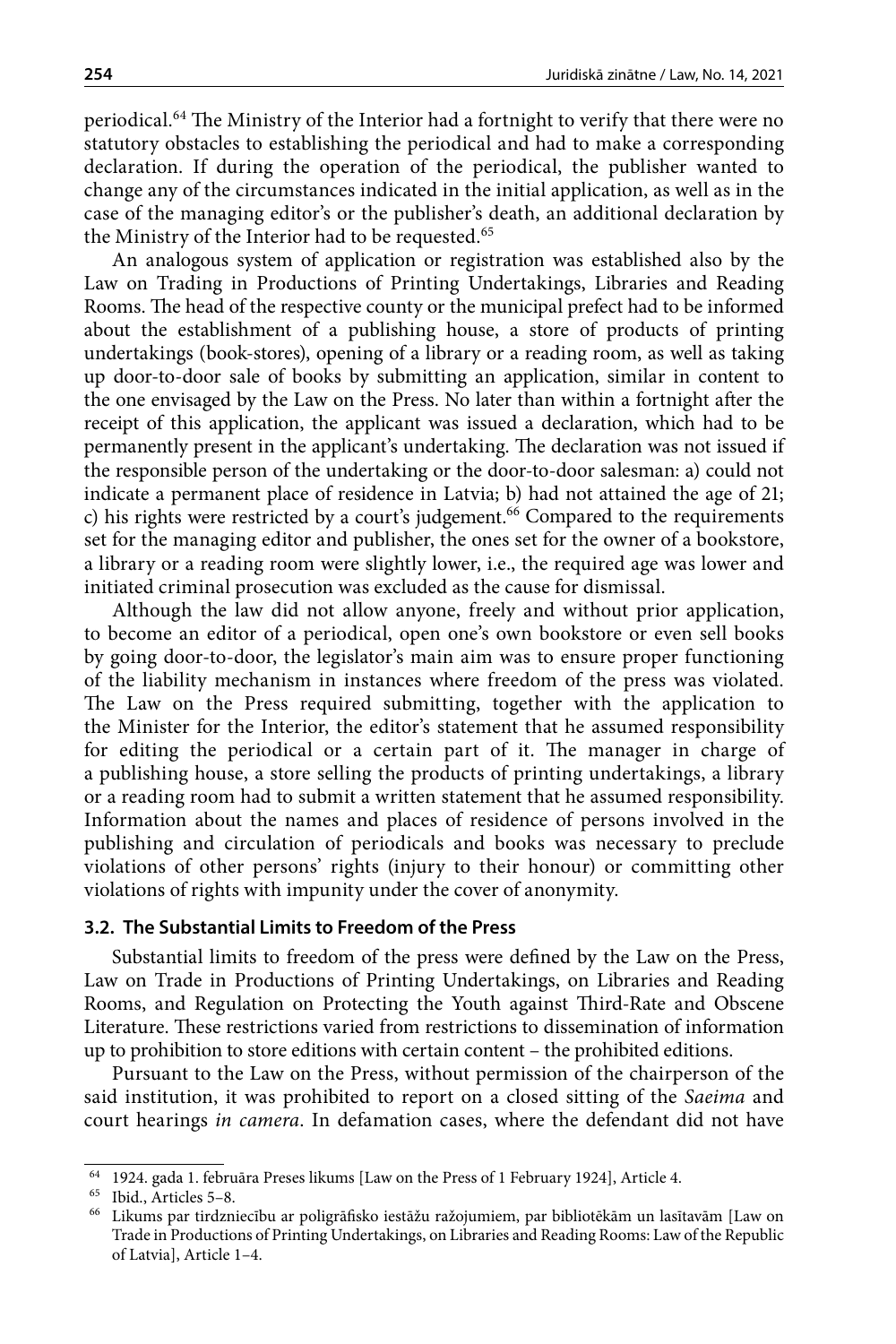the right to prove the truthfulness of his insult, the press could report only on the court's resolution, but reporting on other facts of the case could be allowed by the court's president only on the basis of the defendant's request. Prior to the court hearing or termination of the case, it was prohibited to report on inquisitory or pre-trial investigation materials, as well as on the content of the indictment. The law also allowed the Minister for the Interior together with the Minister for War during war or imminent war to prohibit for a certain period reporting in the press on the facilities and equipment of Latvia's military or maritime forces, as well as for guarding the external border of the State. These substantial limitations, defined in the Law on the Press, can be grouped in three trends, which reveal the aim of these restrictions: 1) publication of restricted access information only with permission for it; 2) not publishing information obtained in criminal procedure (in the name of the presumption of innocence); 3) not disseminating news of military nature (in the interests of national defence).

A significant and, at the same time, rather vague restriction on freedom of the press was included in Article 18 of the Law on the Press, which granted to the Minister for the Interior the right to confiscate productions of printing undertakings entering from abroad, as well as to prohibit bringing certain periodicals in from abroad if their content was criminal in accordance with Latvian laws. It has to be added, however, that the law established also three exceptions when confiscation was inadmissible. The substantial restrictions could not limit the range of publications accessible to the legislator, institutions of higher education and research and organisations, as well as the press (editorial boards of newspapers). The same idea of substantial restrictions was continued in Article 10 of the Law on Trading in Productions of Printing Undertakings, Libraries and Reading Rooms: "Stores, warehouses and collections of productions of printing undertakings, libraries and reading rooms, as well as door-to-door salesmen may not store and disseminate books that are prohibited in Latvia, as well as other productions of printing undertakings, the lists of which shall be published in "Government Herald"". The concept of "prohibited books" appears in this law, but its content lacked strict definition. To prevent this, this legal provision was applied in conjunction with the Law on the Press. Therefore, the Minister for the Interior, publishing several times in "Government Herald" the lists of books prohibited in Latvia, also referred to Article 18 of the Law on the Press and used as substantiation Article 10 of the Law on Trading in Productions of Printing Undertakings, Libraries and Reading Rooms. In accordance with this procedure, the first list of prohibited books was published in "Government Herald" already on 1 December 1924, prohibiting to bring into Latvia and disseminate 180 specific titles.<sup>67</sup> When reading this list of prohibited books, we see that, predominantly, the Minister for the Interior had recognised as having criminal content publications of anarchistic, communist or monarchic orientation. Thus, the concept "criminal" was interpreted in the context of crimes against the State (against the lawful power).

A mechanism similar to the lists of prohibited books was established by the Cabinet Regulation of 26 April 1927. The circulation of certain editions was restricted with the aim of protecting the youth against third-rate and obscene literature. The Regulation provided that the Ministers for Education and for the Interior established a special committee, which decided on the publications to be

<sup>67</sup> Valdības iestāžu paziņojumi [Aizliegto grāmatu saraksts] [Announcements by Governmental Institutions [List of Prohibited Books]]. *Valdības Vēstnesis*, No. 273, 01.12.1924.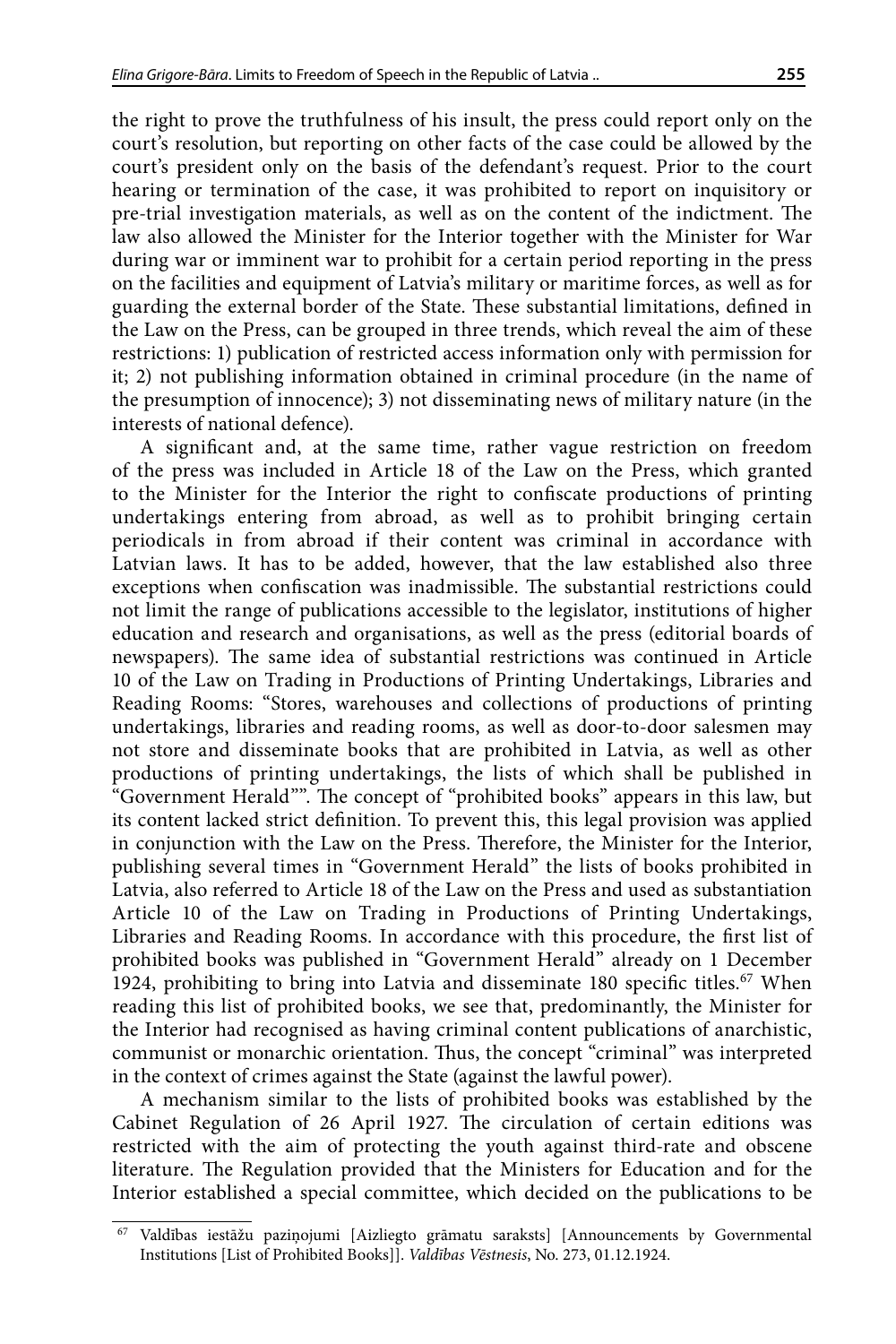<span id="page-15-0"></span>included in the list of third-rate and obscene literature. The committee's decisions were approved by the Minister for Education and also these were announced in "Government Herald". The publications included in this list could not be displayed openly or offered at bookstores, kiosks, public spaces, they could not be handed out to persons below the age of 18 and kept in school and youth libraries. The first such list of literature, harmful for youth, was approved on 19 July 1927 by the outstanding Latvian poet and thinker Jānis Rainis, being the Minister for Education at the time.68 Although also in this case vague legal terms were used in the legal provisions – third-rate and obscene literature, the more specific aim of this legal regulation helped to fill it with content, i.e., protecting immature personalities from literature detrimental to their development, *inter alia*, proper socialisation.

Compliance with both the Law on the Press and the Law on Trade in Productions of Printing Undertakings, on Libraries and Reading Rooms was guaranteed by including the respective elements of the criminal offences in penal laws. Chapter fifteen of the Penal Law of 1903 (Art. 292–903) was dedicated to infringements of the rules on supervision of the press Also, in the Penal Law of 1933 criminal offences in the area of the press were included in a separate chapter – the nineteenth, "Violations of the rules on supervising printing houses and other printing undertakings, the press, libraries, reading rooms, performances and cinematographs" (Art. 317–332). P. Mincs explained that all these infringements placed in this chapter had in common the fact that they all targeted regulations, the aim of which was to prevent the abuse of such measures or to ensure prosecution for the abuse of such measures which, being technically easier, allow addressing an unlimited circle of persons.<sup>69</sup> Thus, the rules included in this chapter did not directly protect national, social or individual interests, which would be damaged by abusing freedom of the press, but were aimed at the formal side of exercising freedom of the press. The objective of these elements of offences was to ensure functioning of the system for supervising the press, which would be an important preventive measure for protecting other lawful interests. This leads to the conclusion that the boundaries of freedom of speech, in their public aspect, were strictly guarded, irrespectively if the violation of them caused damage to the State or a private person.

# **Summary**

- 1. The first two provisional constitutions of the Republic of Latvia guaranteed *expressis verbis* freedom of the press and freedom of speech. The Fundamental Laws of the Russian Empire of 1906, the unadopted Part II of the *Satversme* of the Republic of Latvia, as well as the contemporary dogmatics of fundamental rights recognised that freedom of speech, as a broader concept, included also freedom of the press. Therefore, the author examines these two civil freedoms, referred to separately in the first constitutional legal acts of Latvia, as two manifestations of freedom of speech.
- 2. Freedom of speech was not viewed as an inalienable natural right of citizens but as a subjective public right, granted by the State, which existed only within the limits set in law. The State had greater discretion in developing the legal regulation on freedom of speech. It was not obliged to justify

<sup>68</sup> Sēnalu un neķītrības literatūras saraksts Nr. 1 [List of Third-Rate and Obscene Literature No. 1]. *Valdības Vēstnesis*, No. 157, 20.07.1927.

<sup>69</sup> *Mincs, P.* Krimināltiesības … [Criminal Law …], p. 135.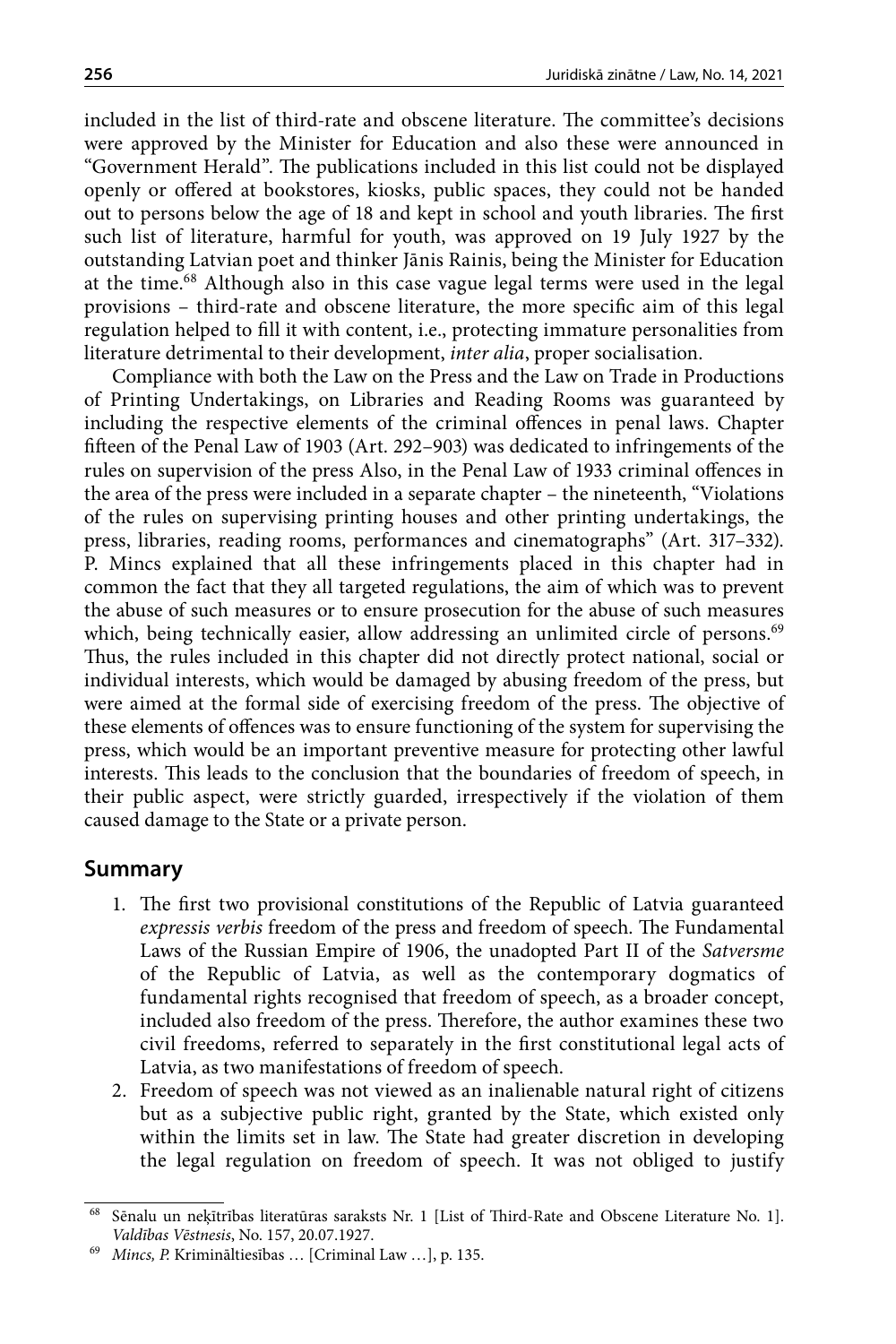<span id="page-16-0"></span>intervening in an individual's freedom or examine its proportionality because the existence of freedom of speech outside the framework defined in law was not recognised.

- 3. There were dual limits to freedom of speech: 1) freedom of speech ended where injury to another person's honour began; 2) due to its public nature, freedom of the press could be exercised in the procedure and within the framework established by law. In both cases, violation of the limits of freedom of speech entailed penalty. In the case where honour was injured, the penalty depended on the victim's (the insulted person's) will because in these cases law envisaged the procedure of private prosecution. However, when the limits to freedom of the press had been violated, the procedure of public prosecution was applicable, moreover, the elements of criminal offences were formal – a person could be punished for violating regulations on monitoring the press irrespectively of the fact whether this infringement of rights caused damage to the national, social or individual interests.
- 4. Demarcation of one person's freedom of speech and the other person's honour in the Republic of Latvia, compared to the previous period in legal history, remained almost unaltered. The reason for this was the close link between the concept of honour and public view on morals and customs. Honour was strictly guarded, insulting or offensive exercise of freedom of speech entailed criminal liability, but the civil law protection of honour was relegated to the second place. Honour as a legal benefit was more highly valued than freedom of speech, whereas the differentiated criminal liability for injuries to honour (depending on the legal and social status of the persons involved) showed that democratic values (in particular, equality) were slowly taking root in society.
- 5. Compared to the previous period of legal history, the framework of freedom of the press was continually broadened in the Republic of Latvia. Legal regulation defined two types of limits to freedom of the press: 1) personal – by restricting by law the circle of persons who were responsible for disseminating information; 2) substantive – envisaging restrictions or prohibition to disseminate information with certain content. In establishing the personal restrictions on freedom of the press, the legislator wanted to ensure proper functioning of the liability mechanism in instances where freedom of the press was violated. The substantive restrictions, in turn, were set for reaching various aims – starting with non-disclosure of information of military nature for the sake of national security up to making lists of obscene and third-rate literature to protect children and youth from inappropriate content. The creation of lists of prohibited books and third-rate and obscene literature allowed within the framework of freedom of the press showed that State, nevertheless, did not rely on individuals exercising freedom of speech properly, therefore paternalistic treatment of its citizens was not unknown to the new democratic republic.

# **Sources**

# **Bibliography**

- 1. *Blese, H.* Goda aizskaršana civiltiesību laukā [Injury to Honour in the Area of Civil Law]. *Jurists*, No. 3/4(81/82), 1937, column 65–68.
- 2. *Hamkova, D.* Goda un cieņas krimināltiesiskā aizsardzība. Promocijas darbs [Doctoral thesis "Criminal Law Protection of Honour and Dignity"]. Rīga: Latvijas Universitāte, 2009.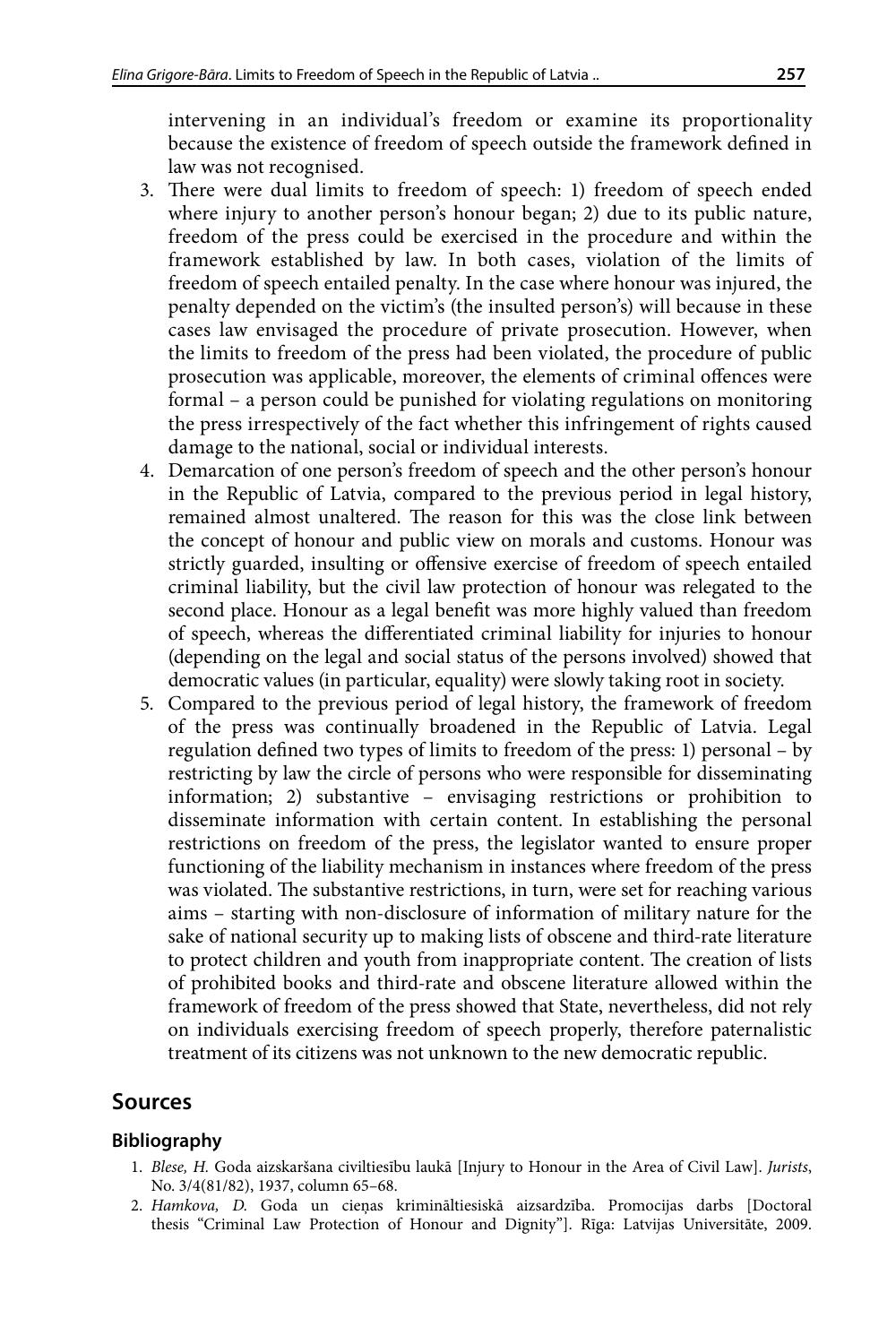<span id="page-17-0"></span>Available: http://dspace.lu.lv/dspace/bitstream/handle/7/5038/13775-Diana\_Hamkova\_2009. pdf?sequence=1&isAllowed=y [last viewed 21.03.2021].

- 3. *Kelsen, H.* Reine Rechtslehre. Studienausgabe der 1. Auflage 1934. Herausgegeben von *Jestaedt, M.* Tübingen: Mohr Siebeck, 2008.
- 4. Konstitucionālo tiesību komisijas viedoklis "Par Latvijas valsts konstitucionālajiem pamatiem un neaizskaramo Satversmes kodolu" [Opinion of the Constitutional Law Committee "On the Constitutional Foundation of the State of Latvia and the Inviolable Core of the *Satversme*"]. Available: http://blogi.lu.lv/tzpi/files/2017/03/17092012\_Viedoklis\_2.pdf [last viewed 20.03.2021].
- 5. *Kučs, A.* Komentārs Satversmes 100. pantam [Commentary on Article 100 of the *Satversme*]. In: Latvijas Republikas Satversmes komentāri. VIII nodaļa. Cilvēka pamattiesības [Commentaries on the Satversme of the Republic of Latvia. Chapter VIII. Fundamental Human Rights]. Collective of authors, scientific ed. Prof. *Balodis, R.* Rīga: Latvijas Vēstnesis, 2011.
- 6. K. V. Goda aizskaršana [Injury to Honour]. *Tieslietu Ministrijas Vēstnesis*, No. 9, 1926, pp. 354–360.
- 7. *Lazdiņš, J.* Rechtspolitische Besonderheiten bei der entstehung des lettischen Staates und seiner Verfassung. *Journal of the University of Latvia. Law*, No. 7, 2014, pp. 9–20.
- 8. *Mincs, P.* Krimināltiesības. Sevišķā daļa [Criminal Law. Special Part]. With Commentaries by *Liholaja, V*. Rīga: Tiesu namu aģentūra, 2005.
- 9. Nepārtrauktības doktrīna Latvijas vēstures kontekstā [The State Continuity Doctrine in the Context of Latvia's History]. Collective of authors, scientific ed. Prof. *Jundzis, T.* Rīga: Latvijas Zinātņu akadēmijas Baltijas stratēģisko pētījumu centrs, 2017.
- 10. *Osipova, S.* Latvijas Republikas konstitucionālā identitāte Satversmes tiesas spriedumos [The Constitutional Identity of the Republic of Latvia in the Constitutional Court's Judgements]. In: *Osipova, S.* Nācija, valoda, tiesiska valsts: ceļā uz rītdienu [Nation, Language, Rule-of-Law State: Towards Tomorrow]. Rīga: Tiesu namu aģentūra, 2020.
- 11. *Osipova, S.* Tautas gars, pamatnorma un konstitucionālā identitāte [The Spirit of the Nation, Basic Norm, and the Constitutional Identity]. In: *Osipova, S.* Nācija, valoda, tiesiska valsts: ceļā uz rītdienu [Nation, Language, Rule-of-Law State: Towards Tomorrow]. Rīga: Tiesu namu aģentūra, 2020.
- 12. *Pleps, J*. Komentārs Satversmes 116. pantam [Commentary on Article 16 of the *Satversme*]. In: Latvijas Republikas Satversmes komentāri. VIII nodaļa. Cilvēka pamattiesības [Commentaries on the *Satversme* of the Republic of Latvia. Chapter VIII. Fundamental Human Rights]. Collective of authors, scientific ed. Prof. *Balodis, R.* Rīga: Latvijas Vēstnesis, 2011.
- 13. *Rubenis, A*. Imanuels Kants. Ķerras stūmēja mēģinājums tuvoties karalim [Immanuel Kant. The Wheelbarrow Pusher's Attempt to Approach the King]. Rīga: Minerva, 2006.
- 14. *Schöbener, B., Knauff, M.* Allgemeine Staatslehre. 2. Aufl. München: Verlag C. H. Beck, 2013.
- 15. Sodu likums ar komentāriem izvilkumiem no Senāta Kriminālā kasācijas departamenta spriedumiem un ar alfabētisko un salīdzināmiem rādītājiem [Penal Law with Commentaries – Extracts from the Judgements by the Senate Criminal Cassation Department with an Alphabetic and Comparative Indexes]. Complied by *Mincs, P., Lauva, J.* 2nd edition. Rīga: Valsts tipogrāfijas izdevums, 1938.
- 16. 1903. gada 22. marta Sodu likumi. Tulkojums ar paskaidrojumiem un ar motīviem par Latvijas valdības laikā izdotiem grozījumiem. Tieslietu ministrijas sevišķas komisijas sagatavojumā [Penal Laws of 22 March 1903. Translation with explanation and reasons for amendments introduced during the period of the Latvian Government. Prepared by the special committee of the Ministry of Justice]. 3rd edition. Rīga: Valsts tipogrāfija, 1930.
- 17. 1933. gada 24. aprīļa Sodu likums ar likumdošanas motīviem un sīkiem komentāriem [Penal Law of 24 April 1933 with Legislative Reasoning and Detailed Commentaries]. Complied by *Mincs, P., Ehlerss, H., Jakobi, P., Lauva, J.* Repeated edition. Rīga: SIA "Grāmata", 2016.
- 18. *Švābe, A.* Mūsu sodu likumu valoda [Language of our Penal Laws]. *Tieslietu Ministrijas* Vēstnesis, No. 6–8, 1933, pp. 129–144.
- 19. *Treijs, R*. Par preses brīvību, pret cenzūru [For Freedom of the Press, Against Censorship]. *Latvijas Vēstnesis*, No. 41/42, 12.02.1999. Available: https://www.vestnesis.lv/ta/id/21748 [last viewed 27.03.2021].
- 20. Ugolovnoe ulozhenie 22 marta 1903 g.: s" motivami, izvlechennymi iz ob"jasnitel'noj zapiski redakcionnoj komissii, predstavlenija Min. justicii v" Gosudarstvennyj Sovet i zhurnalov" – osobogo soveshhanija, osobogo prisutstvija departamentov" i obshhego sobranija Gosudarstvennogo Soveta, a ravno s" ob"jasnenijami k" dopolnitel'nym" uzakonenijam" i izvlechenijami iz" reshenij Ugolovnago kassacionnago departamenta i obshhago sobranija Pravitel'stvujushhego senata i Glavnago voennago suda kasatel'no vvedennyh" v" dejstvie v" Rossii statej. Po izdanijam N. S. Taganceva [Criminal Code of 22 March 1903: with motives, extracted from the explanatory note of the editorial commission, the presentation of Min. Justice to the State Council and magazines – a special meeting, a special presence of departments and the general meeting of the State Council, as well as explanations for additional legalizations and extracts from the decisions of the Criminal Cassation Department and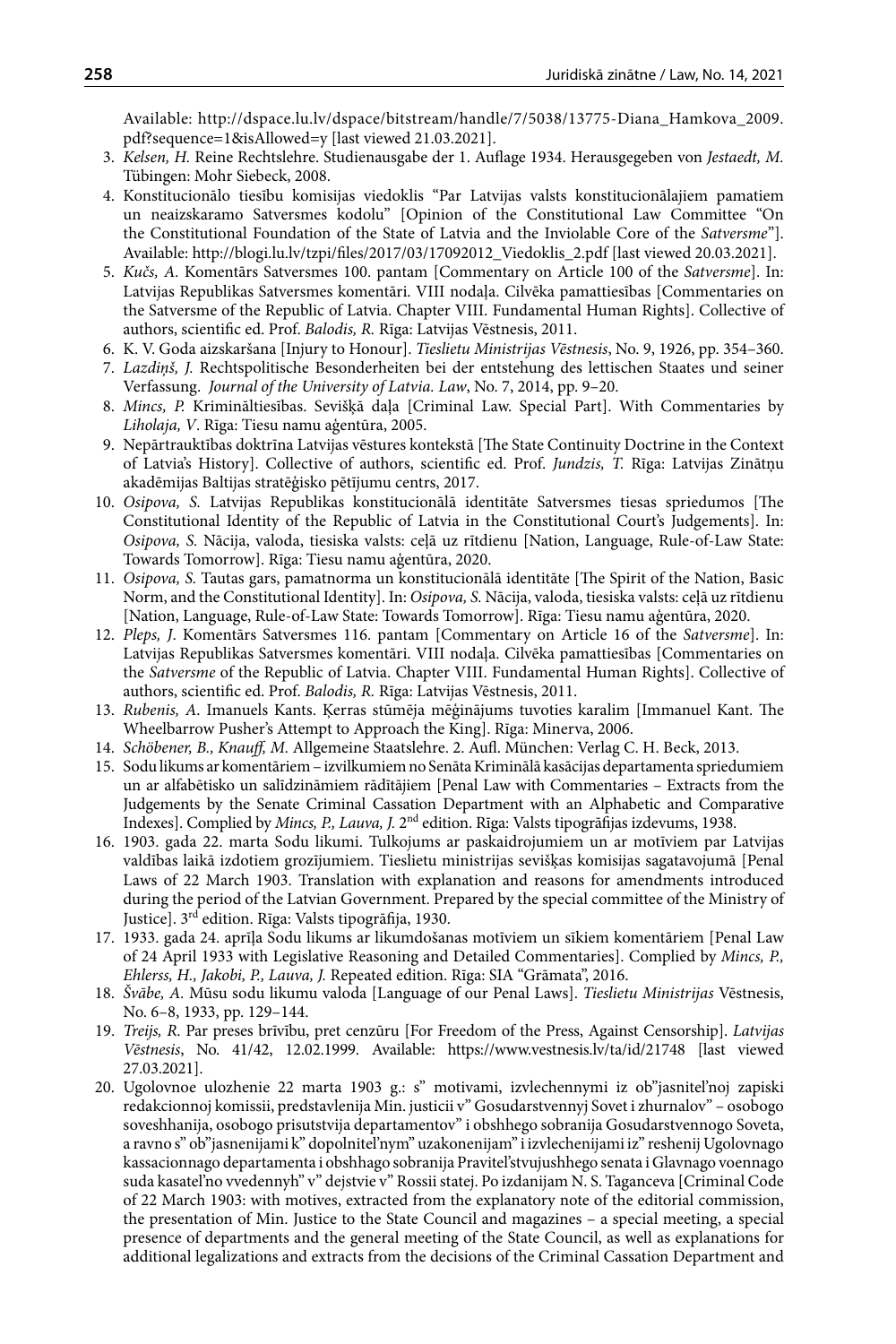<span id="page-18-0"></span>the general meeting of the Government Senate and the Main Military Court regarding the articles implemented in Russia. According to the publications of N. S. Tagantsev]. Edited by a member of the advisory board at the Ministry of Justice *Jacobi, P. N*. Riga: Leta, 1922.

21. *Zelmenis, G.* Cenzūra un to reglamentējošā likumdošana Latvijā (1918–1934) [Censorship and Regulatory Legislation in the Republic of Latvia (1918–1934)]. *Latvijas Vēstures Institūta Žurnāls*, No. 4(85), 2012, pp. 79–104. Available: https://www.lvi.lu.lv/lv/LVIZ\_2012\_files/4numurs/G\_ Zelmenis\_Cenzura\_LVIZ\_2012\_4.pdf [last viewed 26.03.2021].

### **Normative Acts**

- 1. Latvijas Republikas Satversme [Constitution of the Republic of Latvia]: Law of the Republic of Latvia. *Valdības Vēstnesis*, No. 141, 30.06.1922.
- 2. Liv-, Est- und Curlaendisches Privatrecht. Zusammengestellt auf Befehl des Herrn und Keisers Alexander II. St. Petersburg: Buchdruckerei der Zweiten Abtheilung Seiner Keiserlichen Majestät Eigener Kanzlei, 1864.
- 3. Latvijas Tautas padomes politiskā platforma [The Political Platform of the Latvian People's Council]: The Provisional Law of the Republic of Latvia. *Pagaidu Valdības Vēstnesis*, No. 1, 14(1)1918.
- 4. Pagaidu nolikums par Latvijas tiesām un tiesāšanas kārtību [Provisional Regulation on Latvian Courts and Procedure of Administering Justice]: Law of the Republic of Latvia. *Pagaidu Valdības Vēstnesis*, No. 1, 14(1)1918.
- 5. Likums par agrāko Krievijas likumu spēkā atstāšanu Latvijā [Law on Leaving the Former Laws of Russia in Force in Latvia]: Law of the Republic of Latvia. *Likumu un valdības rīkojumu krājums*, issue 13, No. 154, 31.12.1919.
- 6. Latvijas valsts iekārtas pagaidu noteikumi [Provisional Regulation on the Order of the Latvian State]: Law of the Republic of Latvia. *Valdības Vēstnesis*, No. 123, 03.06.1920.
- 7. Preses likums [Law on the Press]: Law of the Republic of Latvia. *Valdības Vēstnesis*, No. 35, 12.02.1924.
- 8. Noteikumi par Vidzemes un Kurzemes likumos pastāvošā noilguma starpības atcelšanu [Regulation on Revoking the Difference in the Prescription Period Existing in the Laws of Vidzeme and Kurzeme]: Law of the Republic of Latvia. *Valdības Vēstnesis*, No. 206, 11.09.1924.
- 9. Likums par tirdzniecību ar poligrāfisko iestāžu ražojumiem, par bibliotēkām un lasītavām [Law on Trade in Productions of Printing Undertakings, on Libraries and Reading Rooms]: Law of the Republic of Latvia. *Valdības Vēstnesis*, No. 257, 11.11.1924.
- 10. Likums par preses lietu tiesāšanas kārtību [Law on the Procedure for Adjudicating Matters of the Press]: Law of the Republic of Latvia. *Valdības Vēstnesis*, No. 257, 11.11.1924.
- 11. Noteikumi par jaunatnes pasargāšanu no sēnalu un neķītrību literatūras [Regulation on Protecting the Youth against Third-Rate and Obscene Literature]: Regulation of the Republic of Latvia. *Valdības Vēstnesis*, No. 92, 28.04.1927.
- 12. Vietējo civillikumu kopojums (Vietējo likumu kopojuma III. daļa). Tulkojums ar pārgrozījumiem un papildinājumiem, kas izdoti līdz 1917. g. 31. decembrim, un ar dažiem paskaidrojumiem. Tieslietu ministrijas sevišķas komisijas sagatavojumā [Collection of Local Civil Laws (Part III of the Collection of Local Laws). Translation with Amendments and Additions Issued before 31 December 1917, and with Some Explanations. Prepared by the Special Committee of the Ministry of Justice]. Rīga: Valtera un Rapas akciju sabiedrība, 1928.
- 13. Pārgrozījums Preses likumā [Amendments to the Law on the Press]: Law of the Republic of Latvia. *Valdības Vēstnesis*, No. 109, 17.05.1929.
- 14. Likums par Sodu likuma un Disciplinārsodu likuma ieviešanu [Law on Implementing the Penal Law and Law on Disciplinary Penalties]: Law of the Republic of Latvia. *Valdības Vēstnesis*, No. 138, 27.06.1933.
- 15. Kurzemes un Zemgales muižnieku tiesības un likumi jeb Kurzemes statūti [The Rights and Laws of Kurzeme and Zemgale Nobility or the Statute of Kurzeme]. In: Latvijas tiesību avoti. Teksti un komentāri. 2. sējums. Poļu un zviedru laiku tiesību avoti (1561–1795) [Sources of Latvian Law. Texts and Commentaries. Volume 2. Sources of Law of Polish and Swedish Times (1561–1795)]. Edited by Dr. hist. *Blūzma, V.* Rīga: Juridiskā koledža, 2006.
- 16. Die Verfassung des Deutschen Reichs ["Weimarer Reichsverfassung"] vom 11. August 1919. Available: http://www.documentarchiv.de/wr/wrv.html [last viewed 23.03.2021].
- 17. Vysochajshe utverzhdennye Osnovnye Gosudarstvennye Zakony [Supremely Approved Fundamental State Laws]. *Complete collection of laws of the Russian Empire,* Vol. XXVI, No. 27805. Available: http://www.hist.msu.ru/ER/Etext/apr1906.htm [last viewed 20.03.2021].